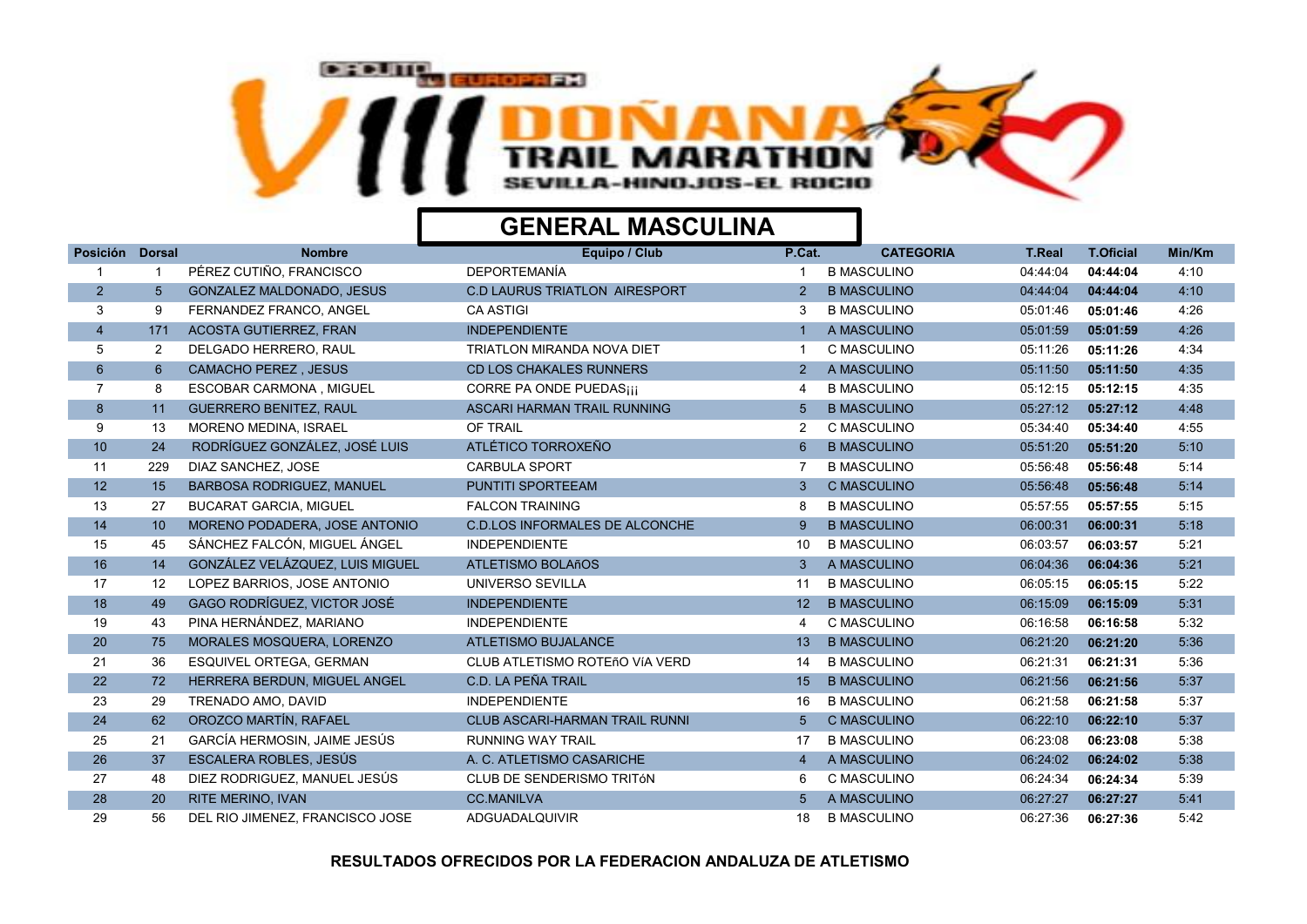| Posición | <b>Dorsal</b> | <b>Nombre</b>                   | Equipo / Club                     | P.Cat.          | <b>CATEGORIA</b>   | <b>T.Real</b> | <b>T.Oficial</b> | Min/Km |
|----------|---------------|---------------------------------|-----------------------------------|-----------------|--------------------|---------------|------------------|--------|
| 30       | 51            | VILLENA LONCAN, ANTONIO         | ADGUADALQUIVIR                    | 19              | <b>B MASCULINO</b> | 06:31:56      | 06:31:56         | 5:45   |
| 31       | 26            | ALCALÁ FERNÁNDEZ, LUIS MANUEL   | <b>CA RUNNERS PURA CEPA</b>       | 6               | A MASCULINO        | 06:34:20      | 06:34:20         | 5:47   |
| 32       | 30            | CASTILLO GALLARDO, ALEJANDRO    | ANYERA CEUTA                      | 20              | <b>B MASCULINO</b> | 06:36:19      | 06:36:19         | 5:49   |
| 33       | 34            | MILLAN CLAVIJO, ANTONIO         | DEPORTIVO EL CUERVO               | 21              | <b>B MASCULINO</b> | 06:36:44      | 06:36:44         | 5:50   |
| 34       | 2471          | TEJERA PEÑA, SERGIO             | <b>C.A SAN BARTOLOME</b>          | $\mathbf{1}$    | <b>EQUIPOS</b>     | 06:40:09      | 06:40:09         | 5:53   |
| 35       | 2472          | <b>FERIA RASTROJO, RAUL</b>     | <b>C.A SAN BARTOLOME</b>          | $\overline{2}$  | <b>EQUIPOS</b>     | 06:40:10      | 06:40:10         | 5:53   |
| 36       | 2470          | MARQUEZ GONZALEZ, JAVIER        | <b>C.A SAN BARTOLOME</b>          | 3               | <b>EQUIPOS</b>     | 06:40:11      | 06:40:11         | 5:53   |
| 37       | 2473          | TEJERA PEÑA, MIGUEL ANGEL       | <b>C.A SAN BARTOLOME</b>          | $\overline{4}$  | <b>EQUIPOS</b>     | 06:40:11      | 06:40:11         | 5:53   |
| 38       | 64            | BERMEJO NÚÑEZ, RAUL             | <b>TRIATLÓN HUELVA</b>            | 22              | <b>B MASCULINO</b> | 06:41:54      | 06:41:54         | 5:54   |
| 39       | 66            | SANCHEZ FERNANDEZ, JOSE DOMINGO | <b>TREPAMUNDO</b>                 | $\overline{7}$  | <b>C MASCULINO</b> | 06:42:36      | 06:42:36         | 5:55   |
| 40       | 59            | MONTES RAMOS, JUAN              | <b>CLUB TRIATLÓN HUELVA</b>       | 7               | A MASCULINO        | 06:43:13      | 06:43:13         | 5:55   |
| 41       | 35            | CABALLERO CANDELA, FRANCISCO    | <b>CLUB ATLETISMO PALACIEGO</b>   | 8               | <b>C MASCULINO</b> | 06:45:01      | 06:45:01         | 5:57   |
| 42       | 47            | MÁRMOL MELERO. JUAN ANTONIO     | UNIVERSO SEVILLA                  | 23              | <b>B MASCULINO</b> | 06:48:06      | 06:48:06         | 6:00   |
| 43       | 38            | RIDRUEJO MARTINEZ, JOSE CARLOS  | <b>C.D. BNK RUNNERS</b>           | 24              | <b>B MASCULINO</b> | 06:48:43      | 06:48:43         | 6:00   |
| 44       | 32            | MORENO ESPADERO, ANTONIO        | <b>INDEPENDIENTE</b>              | 25              | <b>B MASCULINO</b> | 06:48:46      | 06:48:46         | 6:00   |
| 45       | 50            | MORALES HERNANDEZ, JOAQUIN      | <b>GREEN POWER VALENCIA</b>       | 9               | C MASCULINO        | 06:49:24      | 06:49:24         | 6:01   |
| 46       | 19            | DORADO GARCÍA, GONZALO MANUEL   | <b>RUNNERS BARREñOS</b>           | 26              | <b>B MASCULINO</b> | 06:49:50      | 06:49:50         | 6:01   |
| 47       | 28            | PANTOJA RÍOS, VICENTE JESÚS     | <b>C.D. LOS 4X4</b>               | 8               | A MASCULINO        | 06:49:53      | 06:49:53         | 6:01   |
| 48       | 46            | BARREIRO TIRADO, JOSÉ ANTONIO   | ULTRAFONDO LOS ALCORES            | 10              | C MASCULINO        | 06:52:03      | 06:52:03         | 6:03   |
| 49       | 2460          | CEJUDO BAENA, JOAQUIN           | DEPORTEANDO POR UTRERA            | 5               | <b>EQUIPOS</b>     | 06:52:19      | 06:52:19         | 6:03   |
| 50       | 2462          | PALACIOS FERNANDEZ, JUAN MANUEL | DEPORTEANDO POR UTRERA            | 6               | <b>EQUIPOS</b>     | 06:52:19      | 06:52:19         | 6:03   |
| 51       | 2463          | DIANEZ GARCIA, ALVARO           | DEPORTEANDO POR UTRERA            | $\overline{7}$  | <b>EQUIPOS</b>     | 06:52:22      | 06:52:22         | 6:03   |
| 52       | 2461          | RODRIGUEZ LAGUNA, PEDRO         | DEPORTEANDO POR UTRERA            | 8               | <b>EQUIPOS</b>     | 06:52:23      | 06:52:23         | 6:03   |
| 53       | 78            | LUQUE RODRÍGUEZ, JOSÉ BERNARDO  | <b>INDEPENDIENTE</b>              | 11              | <b>C MASCULINO</b> | 07:00:35      | 07:00:35         | 6:11   |
| 54       | 60            | GUTIÉRREZ GARCÍA, MANUEL        | ADGUADALQUIVIR                    | 12 <sup>2</sup> | C MASCULINO        | 07:01:06      | 07:01:06         | 6:11   |
| 55       | 76            | ROSADO VÁZQUEZ, EUGENIO         | <b>C.D.PAPARUNNERS</b>            | 13              | C MASCULINO        | 07:01:26      | 07:01:26         | 6:11   |
| 56       | 57            | GARCÍA LÓPEZ, JAVIER            | <b>INDEPENDIENTE</b>              | 9               | A MASCULINO        | 07:01:58      | 07:01:58         | 6:12   |
| 57       | 41            | RIVERO RODRIGUEZ, MANUEL        | CLUB DE MONTAñA ANYERA            | 14              | <b>C MASCULINO</b> | 07:02:36      | 07:02:36         | 6:12   |
| 58       | 61            | NUÑEZ RODRIGUEZ, MANUEL JESÚS   | <b>CORRE PARA OONDE PUEDAS</b>    | 10              | A MASCULINO        | 07:06:09      | 07:06:09         | 6:16   |
| 59       | 25            | FALCON MURUBE, JOSE MARIA       | <b>CLUB TRIATLON LOS PALACIOS</b> | 11              | A MASCULINO        | 07:07:57      | 07:07:57         | 6:17   |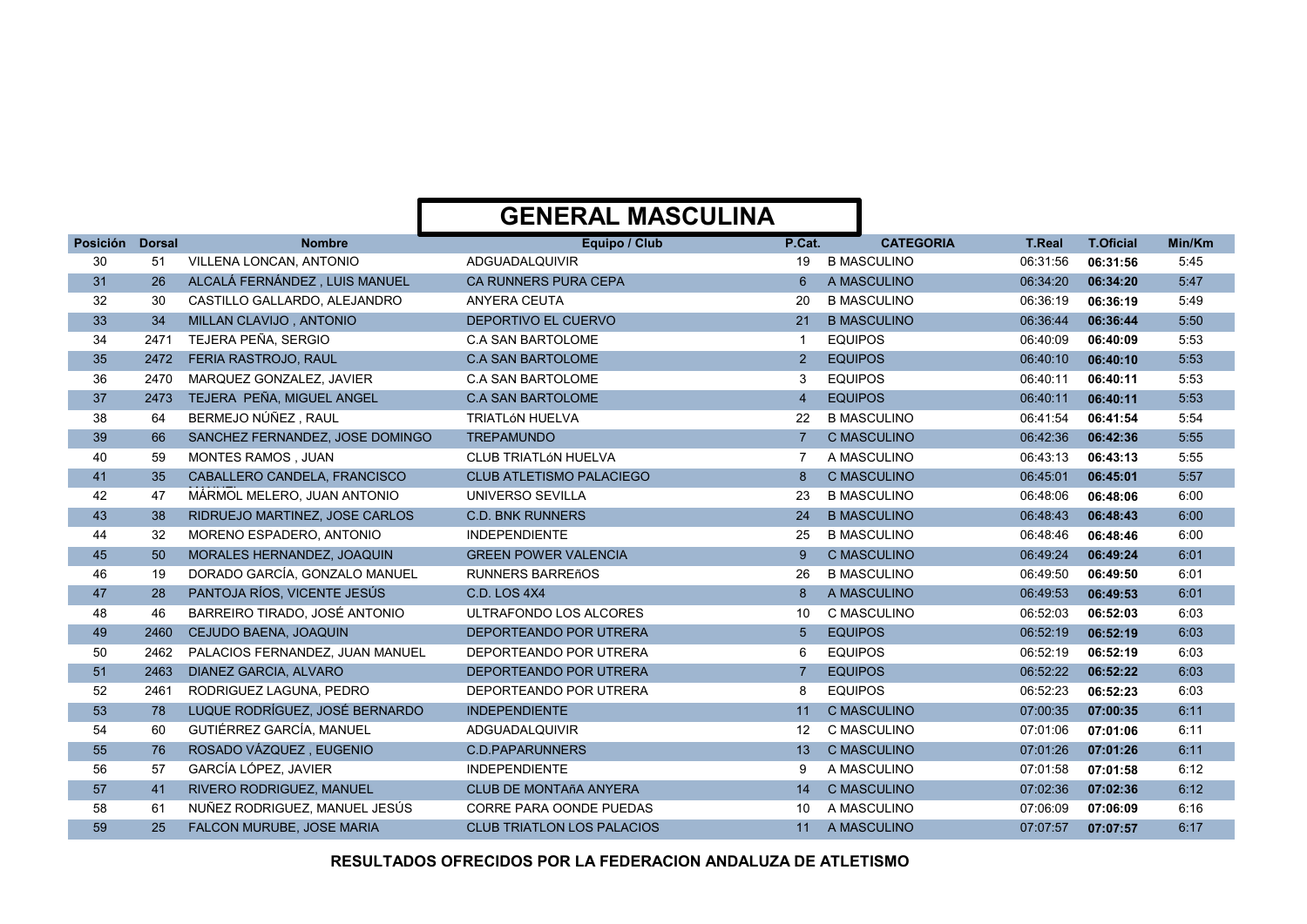|          |               |                                  | <b>GENERAL MASCULINA</b>              |                  |                    |               |                  |        |
|----------|---------------|----------------------------------|---------------------------------------|------------------|--------------------|---------------|------------------|--------|
| Posición | <b>Dorsal</b> | <b>Nombre</b>                    | Equipo / Club                         | P.Cat.           | <b>CATEGORIA</b>   | <b>T.Real</b> | <b>T.Oficial</b> | Min/Km |
| 60       | 70            | ROMAN CABRERA, JUAN PABLO        | <b>CLUB TRIATLON HOTEL MARIA LUIS</b> | 27               | <b>B MASCULINO</b> | 07:08:13      | 07:08:13         | 6:17   |
| 61       | 230           | <b>BELCHOR JARA, MANUEL</b>      | C.D.A.CAMAS                           | 28               | <b>B MASCULINO</b> | 07:10:16      | 07:10:16         | 6:19   |
| 62       | 67            | ALCAIDE AGUILERA, ANTONIO        | <b>LAS ZORRERAS</b>                   | 12 <sup>12</sup> | A MASCULINO        | 07:10:37      | 07:10:37         | 6:19   |
| 63       | 69            | BELLIDO BERNAL, JOSE DOMINGO     | C.A. LEBRIJA                          | 29               | <b>B MASCULINO</b> | 07:10:45      | 07:10:45         | 6:20   |
| 64       | 134           | PORTILLO JIMENE, FRANCISCO JOSE  | <b>INDEPENDIENTE</b>                  | 13               | A MASCULINO        | 07:12:45      | 07:12:45         | 6:21   |
| 65       | 81            | ALCALDE GAMARRA, MANUEL          | <b>PAPARUNNERS</b>                    | 30 <sup>°</sup>  | <b>B MASCULINO</b> | 07:13:50      | 07:13:50         | 6:22   |
| 66       | 54            | MAESTRE MARTÍN, DANIEL           | <b>INDEPENDIENTE</b>                  | 31               | <b>B MASCULINO</b> | 07:15:14      | 07:15:14         | 6:24   |
| 67       | 58            | CASTILLO MARTÍN, JOSÉ JUAN       | <b>INDEPENDIENTE</b>                  | 32 <sup>2</sup>  | <b>B MASCULINO</b> | 07:15:16      | 07:15:16         | 6:24   |
| 68       | 18            | CORDERO BARRERA, DIEGO           | <b>LINCE BONARES</b>                  | 15               | C MASCULINO        | 07:18:29      | 07:18:29         | 6:26   |
| 69       | 52            | POLEY MARTIN, CARLOS JAVIER      | AMIGOS DEL PARQUE DE MARIA LUI        | 16               | <b>C MASCULINO</b> | 07:20:53      | 07:20:53         | 6:29   |
| 70       | 55            | LEBRATO MARTINEZ, FRANCISCO      | <b>INDEPENDIENTE</b>                  |                  | <b>D MASCULINO</b> | 07:25:08      | 07:25:08         | 6:32   |
| 71       | 88            | <b>GARCIA MARTIN, SERAFIN</b>    | <b>INDIVUDUAL</b>                     | 17 <sup>2</sup>  | <b>C MASCULINO</b> | 07:32:42      | 07:32:42         | 6:39   |
| 72       | 96            | NIETO RODRIGUEZ. PEDRO ANGEL     | CD RUNNING BUJALANCE-FIGUEROA         | 18               | C MASCULINO        | 07:35:19      | 07:35:19         | 6:41   |
| 73       | 16            | ORDOÑEZ GUERRERO, ANTONIO JAVIER | <b>CDC TUSSAM</b>                     | 33               | <b>B MASCULINO</b> | 07:36:19      | 07:36:19         | 6:42   |
| 74       | 225           | SOLANO, ALEJANDRO                | <b>C.D FUENTE DEL ACEBUCHE</b>        | 14               | A MASCULINO        | 07:37:58      | 07:37:58         | 6:44   |
| 75       | 79            | NAVAS RODRIGUEZ, JOSE RAMON      | <b>RDF ÉCIJA TRAIL</b>                | 34               | <b>B MASCULINO</b> | 07:41:50      | 07:41:50         | 6:47   |
| 76       | 178           | BLANCO RODRIGUEZ, GERMAN         | <b>C.D.HISPATRIAL TRIANING MARKET</b> | $\overline{2}$   | <b>D MASCULINO</b> | 07:44:24      | 07:44:24         | 6:49   |
| 77       | 42            | <b>VIVAS MORENO, MANUEL</b>      | <b>INDEPENDIENTE</b>                  | 35               | <b>B MASCULINO</b> | 07:46:04      | 07:46:04         | 6:51   |
| 78       | 44            | GUTIERREZ VAZQUEZ, RAFAEL        | <b>INDEPENDIENTE</b>                  | 36               | <b>B MASCULINO</b> | 07:46:06      | 07:46:06         | 6:51   |
| 79       | 39            | GARROCHO BOGADO, JOSE IGNACIO    | <b>CLUB ATLETISMO HERMES</b>          | 37               | <b>B MASCULINO</b> | 07:47:27      | 07:47:27         | 6:52   |
| 80       | 71            | BRENES BELEÑO, MANUEL            | C.D.A.CAMAS                           | 19               | C MASCULINO        | 07:49:39      | 07:49:39         | 6:54   |
| 81       | 2482          | SANTOS CAAMAÑO, JESUS MARIA      | <b>C.D. BNK RUNNERS</b>               | 9                | <b>EQUIPOS</b>     | 07:52:13      | 07:52:13         | 6:56   |
| 82       | 2483          | LOPEZ PADILLA, CARLOS            | <b>C.D. BNK RUNNERS</b>               | 10               | <b>EQUIPOS</b>     | 07:52:13      | 07:52:13         | 6:56   |
| 83       | 2481          | <b>TOSCANO SILVA, JAVIER</b>     | <b>C.D. BNK RUNNERS</b>               | 11               | <b>EQUIPOS</b>     | 07:52:14      | 07:52:14         | 6:56   |
| 84       | 124           | HERNÁNDEZ CATENA, VICENTE        | <b>INDEPENDIENTE</b>                  | 38               | <b>B MASCULINO</b> | 07:53:09      | 07:53:09         | 6:57   |
| 85       | 77            | <b>CUESTO PALANCO, IVAN</b>      | <b>C.D. TRIATLON HUELVA</b>           | 39               | <b>B MASCULINO</b> | 07:54:41      | 07:54:41         | 6:58   |
| 86       | 98            | RUIZ VILCHES, ANTONIO JOSÉ       | <b>INDEPENDIENTE</b>                  | 15               | A MASCULINO        | 07:56:01      | 07:56:01         | 7:00   |
| 87       | 80            | MOLINA CASTELLANO, JULIO MANUEL  | AMIGOS DEL PARQUE DE MARIA LUI        | 3 <sup>1</sup>   | <b>D MASCULINO</b> | 08:01:53      | 08:01:53         | 7:05   |
| 88       | 117           | VALERO VALERO, MIGUEL            | <b>CREDUS</b>                         | 20               | C MASCULINO        | 08:02:42      | 08:02:42         | 7:05   |
| 89       | 83            | LOPEZ JIMENEZ, MANUEL JESUS      | <b>C.D. TRI SPORTS MIRAFLORES</b>     | 40               | <b>B MASCULINO</b> | 08:03:42      | 08:03:42         | 7:06   |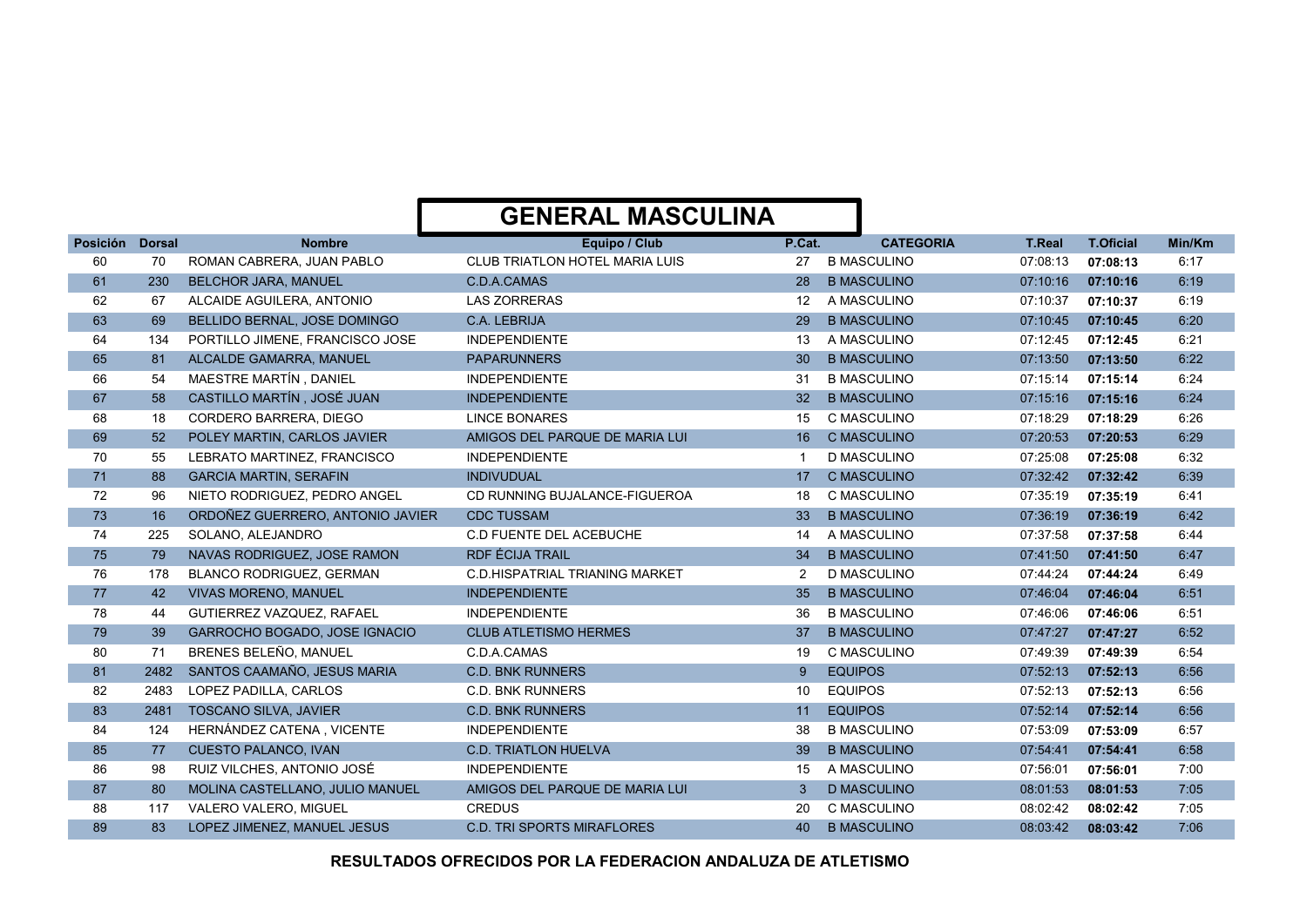| Posición | <b>Dorsal</b> | <b>Nombre</b>                     | Equipo / Club                     | P.Cat.         | <b>CATEGORIA</b>           | <b>T.Real</b> | <b>T.Oficial</b> | Min/Km |
|----------|---------------|-----------------------------------|-----------------------------------|----------------|----------------------------|---------------|------------------|--------|
| 90       | 2430          | ROELA LOZANO, FRANCISCO JOSE      | ELISA VAZQUEZ MAESTRE             |                | <b>CARRERA DE IGUALDAD</b> | 08:05:10      | 08:05:10         | 7:08   |
| 91       | 115           | LUQUE AMADOR, MANUEL              | AMIGOS DEL CANAL                  | 41             | <b>B MASCULINO</b>         | 08:06:04      | 08:06:04         | 7:08   |
| 92       | 2420          | CARRASCO CARRASCO, SALVADOR       | YOLANDA DOMINGUEZ MARQUEZ         | 2              | CARRERA DE IGUALDAD        | 08:07:26      | 08:07:26         | 7:10   |
| 93       | 120           | SANCHEZ FARIÑA, PEDRO             | <b>CARBULA SPORT</b>              | 21             | <b>C MASCULINO</b>         | 08:12:16      | 08:12:16         | 7:14   |
| 94       | 107           | GUERRA VIZUETE, JOSÉ MANUEL       | <b>CLUB CARBULA SPORT</b>         | 22             | C MASCULINO                | 08:12:35      | 08:12:35         | 7:14   |
| 95       | 130           | SAMPALO ESTRADE, PABLO JESÚS      | <b>INDEPENDIENTE</b>              | 16             | A MASCULINO                | 08:12:35      | 08:12:35         | 7:14   |
| 96       | 84            | FALCON SANCHEZ, MIGUEL ANGEL      | <b>INDEPENDIENTE</b>              | 23             | C MASCULINO                | 08:13:14      | 08:13:14         | 7:15   |
| 97       | 219           | ACOSTA DEL RIO, SALVADOR          | <b>INDEPENDIENTE</b>              | 42             | <b>B MASCULINO</b>         | 08:13:43      | 08:13:43         | 7:15   |
| 98       | 190           | ROJAS PRIETO, JOSE MARIA          | PACO PRIETO                       | 43             | <b>B MASCULINO</b>         | 08:14:21      | 08:14:21         | 7:16   |
| 99       | 82            | BERMEJO ARROYO, MANUEL            | <b>CHEVALES BICICLISTAS</b>       | 44             | <b>B MASCULINO</b>         | 08:18:35      | 08:18:35         | 7:19   |
| 100      | 68            | TORRES LÓPEZ, JESUS               | <b>CRUZCAMPO TEAM</b>             | 24             | C MASCULINO                | 08:18:58      | 08:18:58         | 7:20   |
| 101      | 73            | MELLADO TIRADO, PEDRO             | <b>INDEPENDIENTE</b>              | 45             | <b>B MASCULINO</b>         | 08:19:16      | 08:19:16         | 7:20   |
| 102      | 176           | LOSADA MARISCAL, FRANCISCO JAVIER | <b>INDEPENDIENTE</b>              | 17             | A MASCULINO                | 08:19:17      | 08:19:17         | 7:20   |
| 103      | 33            | NIETO SÁNCHEZ, JOSE LUIS          | <b>INDEPENDIENTE</b>              | 46             | <b>B MASCULINO</b>         | 08:26:35      | 08:26:35         | 7:26   |
| 104      | 203           | ARJONA PRIETO, LUIS MANUEL        | AMIGOS DEL CANAL                  | 47             | <b>B MASCULINO</b>         | 08:27:13      | 08:27:13         | 7:27   |
| 105      | 63            | PEREZ CASAS, RAFAEL               | <b>C.D FUENTE DEL ACEBUCHE</b>    | 48             | <b>B MASCULINO</b>         | 08:31:02      | 08:31:02         | 7:30   |
| 106      | 100           | PÉREZ AVILES, CARLOS              | AMIGOS DEL CANAL                  | 4              | <b>D MASCULINO</b>         | 08:34:43      | 08:34:43         | 7:34   |
| 107      | 94            | RUBIO PAYAN, LUIS MIGUEL          | <b>CAMAS</b>                      | 49             | <b>B MASCULINO</b>         | 08:39:55      | 08:39:55         | 7:38   |
| 108      | 132           | FITO GARCÍA, DANIEL               | <b>C.D. TRI SPORTS MIRAFLORES</b> | 25             | C MASCULINO                | 08:44:21      | 08:44:21         | 7:42   |
| 109      | 119           | PERERA PALMA, MIGUEL ANGEL        | <b>INDEPENDIENTE</b>              | 50             | <b>B MASCULINO</b>         | 08:44:29      | 08:44:29         | 7:42   |
| 110      | 89            | SOLANO GONZÁLEZ, ALBERTO          | C.T. PRINGON TRAIL GRAZALEMA      | 51             | <b>B MASCULINO</b>         | 08:46:50      | 08:46:50         | 7:44   |
| 111      | 122           | RODRIGUEZ MARTINEZ, RAMON         | <b>INDEPENDIENTE</b>              | 26             | <b>C MASCULINO</b>         | 08:47:17      | 08:47:17         | 7:45   |
| 112      | 125           | FERNÁNDEZ ARENILLAS, FCO JAVIER   | <b>INDEPENDIENTE</b>              | 52             | <b>B MASCULINO</b>         | 08:51:35      | 08:51:35         | 7:49   |
| 113      | 112           | ARIAS CORDERO, MANUEL             | <b>LOS PRISIñAS</b>               | 5 <sup>5</sup> | <b>D MASCULINO</b>         | 08:52:26      | 08:52:26         | 7:49   |
| 114      | 137           | ÁVILA ROMÁN, JOSÉ MARÍA           | <b>INDEPENDIENTE</b>              | 53             | <b>B MASCULINO</b>         | 08:52:39      | 08:52:39         | 7:49   |
| 115      | 91            | MUÑOZ GALLEGO, ANTONIO LUIS       | <b>INDEPENDIENTE</b>              | 54             | <b>B MASCULINO</b>         | 08:52:50      | 08:52:50         | 7:50   |
| 116      | 74            | LEGIDO CLAR, ANTONIO JUAN         | CLUB TRIATLÓN BENIRREDRA          | 55             | <b>B MASCULINO</b>         | 08:54:28      | 08:54:28         | 7:51   |
| 117      | 231           | CALVILLO ARBIZU, MANUEL           | <b>INDEPENDIENTE</b>              | 27             | <b>C MASCULINO</b>         | 08:55:56      | 08:55:56         | 7:52   |
| 118      | 114           | <b>GARCIA HOLGADO, MANUEL</b>     | <b>INDEPENDIENTE</b>              | 28             | C MASCULINO                | 08:57:46      | 08:57:46         | 7:54   |
| 119      | 102           | LÓPEZ DÍAZ, DAVID                 | <b>C.D. LOS VALIENTES</b>         | 29             | <b>C MASCULINO</b>         | 08:57:54      | 08:57:54         | 7:54   |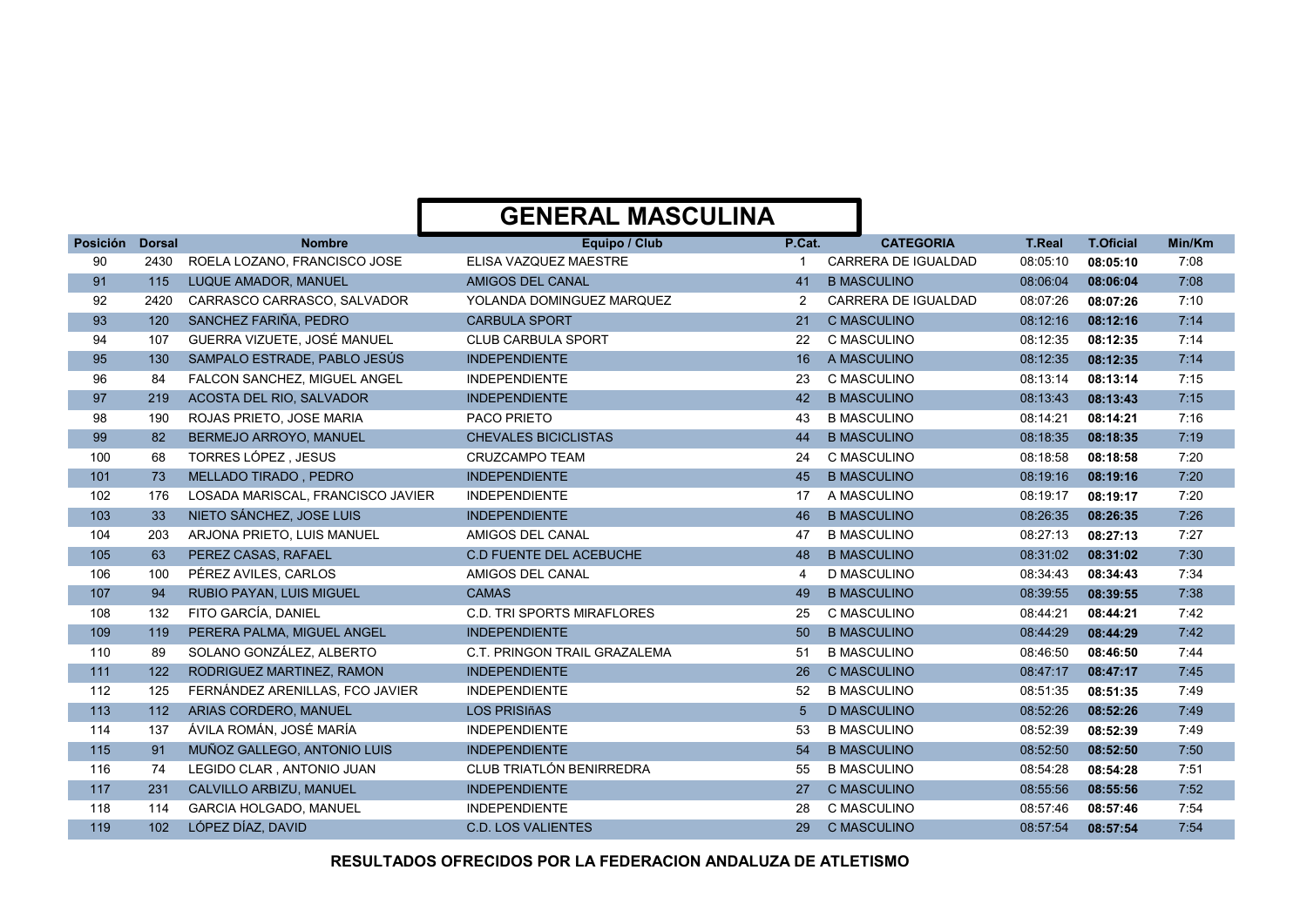| Posición | <b>Dorsal</b> | <b>Nombre</b>                     | Equipo / Club                  | P.Cat.          | <b>CATEGORIA</b>           | <b>T.Real</b> | <b>T.Oficial</b> | Min/Km |
|----------|---------------|-----------------------------------|--------------------------------|-----------------|----------------------------|---------------|------------------|--------|
| 120      | 126           | <b>MARTINEZ ARACIL, JOSE</b>      | <b>INDEPENDIENTE</b>           | 6               | <b>D MASCULINO</b>         | 08:59:20      | 08:59:20         | 7:55   |
| 121      | 99            | LUQUE RUIZ, ANTONIO LUIS          | <b>CD LOS VALIENTES</b>        | 30              | <b>C MASCULINO</b>         | 08:59:33      | 08:59:33         | 7:56   |
| 122      | 103           | RODRIGUEZ GARROCHENA, JOSE        | TRAIL RUN LUCENA DEL PUERTO    | 56              | <b>B MASCULINO</b>         | 09:05:58      | 09:05:58         | 8:01   |
| 123      | 101           | REGIDOR, CRISTOBAL JOSE           | TRAIL-RUN LUCENA DEL PUERTO    | 31              | <b>C MASCULINO</b>         | 09:05:59      | 09:05:59         | 8:01   |
| 124      | 142           | LIÑAN BAENA, ROBERTO              | <b>CAMBIO DE MARCHA</b>        | 57              | <b>B MASCULINO</b>         | 09:10:55      | 09:10:55         | 8:06   |
| 125      | 109           | RODRIGUEZ JIMENEZ, JUAN ANTONIO   | <b>INDEPENDIENTE</b>           | 32 <sup>2</sup> | <b>C MASCULINO</b>         | 09:11:17      | 09:11:17         | 8:06   |
| 126      | 131           | CASTELLANOS, BENITO               | <b>CAMBIO DE MARCHA</b>        | 33              | C MASCULINO                | 09:12:26      | 09:12:26         | 8:07   |
| 127      | 128           | GIRÓN CRUZ, ALEJANDRO             | <b>DEPORTIVO CHARQUITO</b>     | 58              | <b>B MASCULINO</b>         | 09:13:26      | 09:13:26         | 8:08   |
| 128      | 244           | FERRER ESPINOSA, PEDRO ESTEBAN    | PEDRO ESTEBAN FERRER ESPINOSA  | 3               | <b>CARRERA DE IGUALDAD</b> | 09:14:43      | 09:14:43         | 8:09   |
| 129      | 2410          | <b>CANO BENITEZ, JACOB</b>        | MARIA JOSE CASTAÑERA BUESO     | $\overline{4}$  | <b>CARRERA DE IGUALDAD</b> | 09:19:33      | 09:19:33         | 8:13   |
| 130      | 144           | CASADO GUTIERREZ, ALEJANDRO       | C.D. CHARQUITO                 | 59              | <b>B MASCULINO</b>         | 09:19:44      | 09:19:44         | 8:13   |
| 131      | 226           | PEREZ CARMONA, ANGEL              | AMIGOS DEL KM-21               | 34              | <b>C MASCULINO</b>         | 09:19:51      | 09:19:51         | 8:13   |
| 132      | 7             | <b>GOMEZ GUILLEN. JUAN MANUEL</b> | <b>INDEPENDIENTE</b>           | 18              | A MASCULINO                | 09:20:45      | 09:20:45         | 8:14   |
| 133      | 111           | SÁNCHEZ PEREZ, JULIAN             | AMIGOS DEL CANAL               |                 | <b>D MASCULINO</b>         | 09:22:34      | 09:22:34         | 8:16   |
| 134      | 65            | CARDENAS, ROBERTO                 | C. D. FUENTE DEL ACEBUCHE      | 60              | <b>B MASCULINO</b>         | 09:24:44      | 09:24:44         | 8:18   |
| 135      | 95            | NIETO RODRÍGUEZ, MIGUEL           | CLUB ATLETISMO BUJALANCE-FIGUE | 61              | <b>B MASCULINO</b>         | 09:30:28      | 09:30:28         | 8:23   |
| 136      | 118           | PACHECO OJEDA, MIGUEL ANGEL       | C.D. CREDUS                    | 62              | <b>B MASCULINO</b>         | 09:37:10      | 09:37:10         | 8:29   |
| 137      | 205           | CALANCHA HORMIGO, MANUEL          | <b>INDEPENDIENTE</b>           | 35              | <b>C MASCULINO</b>         | 09:38:54      | 09:38:54         | 8:30   |
| 138      | 97            | PIQUERAS, ALEJANDRO               | <b>INDEPENDIENTE</b>           | 63              | <b>B MASCULINO</b>         | 09:40:14      | 09:40:14         | 8:31   |
| 139      | 136           | <b>INIESTA COTO, JOSE</b>         | <b>PALACIEGO</b>               | 64              | <b>B MASCULINO</b>         | 09:40:27      | 09:40:27         | 8:32   |
| 140      | 133           | AMORES MORALES, FRANCISCO JAVIER  | CD MTB LA UNIÓN                | 65              | <b>B MASCULINO</b>         | 09:40:28      | 09:40:28         | 8:32   |
| 141      | 150           | ROJO PEREZ DE AYALA, ANTONIO      | <b>INDEPENDIENTE</b>           | 36              | <b>C MASCULINO</b>         | 09:41:48      | 09:41:48         | 8:33   |
| 142      | 201           | GUTIERREZ POZO, JUANMA            | <b>INDEPENDIENTE</b>           | 66              | <b>B MASCULINO</b>         | 09:55:15      | 09:55:15         | 8:45   |
| 143      | 139           | MORAN SÁNCHEZ, LUIS MANUEL        | PELUQUERIA ANA MORAN           | 37              | <b>C MASCULINO</b>         | 09:59:13      | 09:59:13         | 8:48   |
| 144      | 143           | GÓMEZ PIZARRO, CARLOS             | <b>INDEPENDIENTE</b>           | 67              | <b>B MASCULINO</b>         | 10:06:16      | 10:06:16         | 8:54   |
| 145      | 129           | <b>RUIZ. ALFONSO</b>              | C. D. ESCUELA JEREZANA DE TRIA | 68              | <b>B MASCULINO</b>         | 10:10:47      | 10:10:47         | 8:58   |
| 146      | 127           | MOLIA SÁNCHEZ DEL ÁLAMO. PEDRO    | <b>INDEPENDIENTE</b>           | 38              | C MASCULINO                | 10:10:47      | 10:10:47         | 8:58   |
| 147      | 158           | MENA CARRILLO, DANIEL             | <b>CD SIERRA CARBONERA</b>     | 39              | <b>C MASCULINO</b>         | 10:26:37      | 10:26:37         | 9:12   |
| 148      | 116           | GÓMEZ BARROSO, MIGUEL             | ATLETISMO SAN PABLO            | 19              | A MASCULINO                | 10:29:18      | 10:29:18         | 9:15   |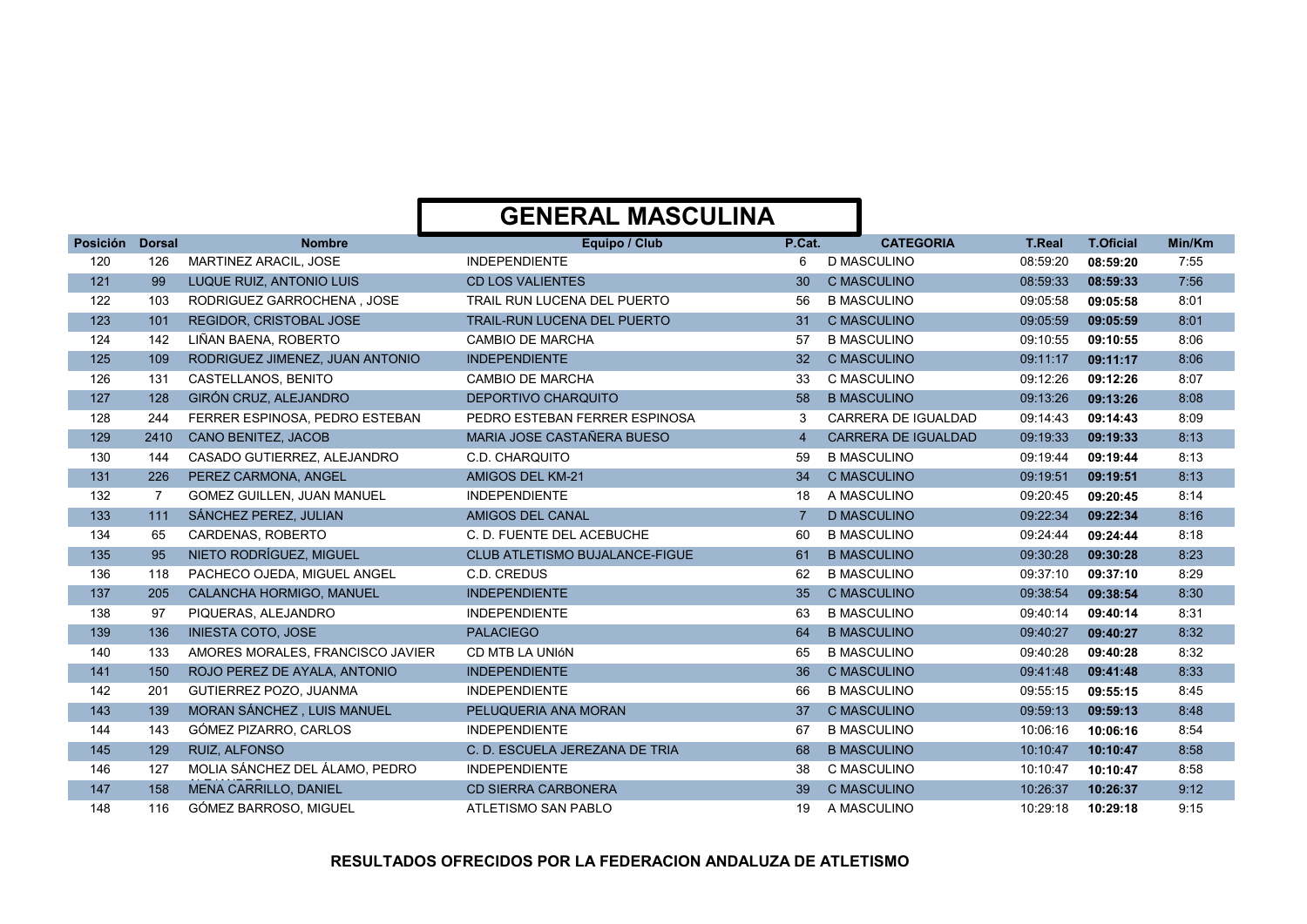

## GENERAL FEMENINA

| <b>Posición</b> | <b>Dorsal</b> | <b>Nombre</b>                | Equipo / Club                | P.Cat. | <b>CATEGORIA</b>                 | T.Real   | <b>T.Oficial</b> | Min/Km |
|-----------------|---------------|------------------------------|------------------------------|--------|----------------------------------|----------|------------------|--------|
|                 | 31            | <b>VIRUES ARAGON, ALICIA</b> | <b>PRO RUNNING</b>           |        | <b>B FEMENINO</b>                | 06:20:46 | 06:20:46         | 5:35   |
|                 | 90            | GARCÍA TRUJILLO, ANA MARÍA   | CLUB DE ATLETISMO DE OLVERA  |        | C FEMENINO                       | 07:31:18 | 07:31:18         | 6:38   |
|                 | 86            | FITO SERRANO, ROCIO          | <b>IBERIAN TRAIL RUNNING</b> |        | C FEMENINO                       | 08:01:53 | 08:01:53         | 7:05   |
|                 | 243           | VAZQUEZ MAESTRE, ELISA       | FRANCISCO JOSE ROELA LOZANO  |        | CARRERA DE IGUALDAD              | 08:05:10 | 08:05:10         | 7:08   |
|                 | 2440          | CARRASCO MARTIN, ROCÍO       | <b>CA LINCE BONARES</b>      |        | CARRERA DE IGUALDAD<br>--------- | 09:14:43 | 09:14:43         | 8:09   |
|                 | 241           | CASTAÑERA BUESO, MARIA JOSE  | <b>JACOB CANO BENITEZ</b>    |        | <b>CARRERA DE IGUALDAD</b>       | 09:19:34 | 09:19:34         | 8:13   |
|                 | 141           | OTEROS LÓPEZ, MARÍA CATALINA | ALTAMARCA RUNNING            |        | <b>B FEMENINO</b>                | 09:43:40 | 09:43:40         | 8:35   |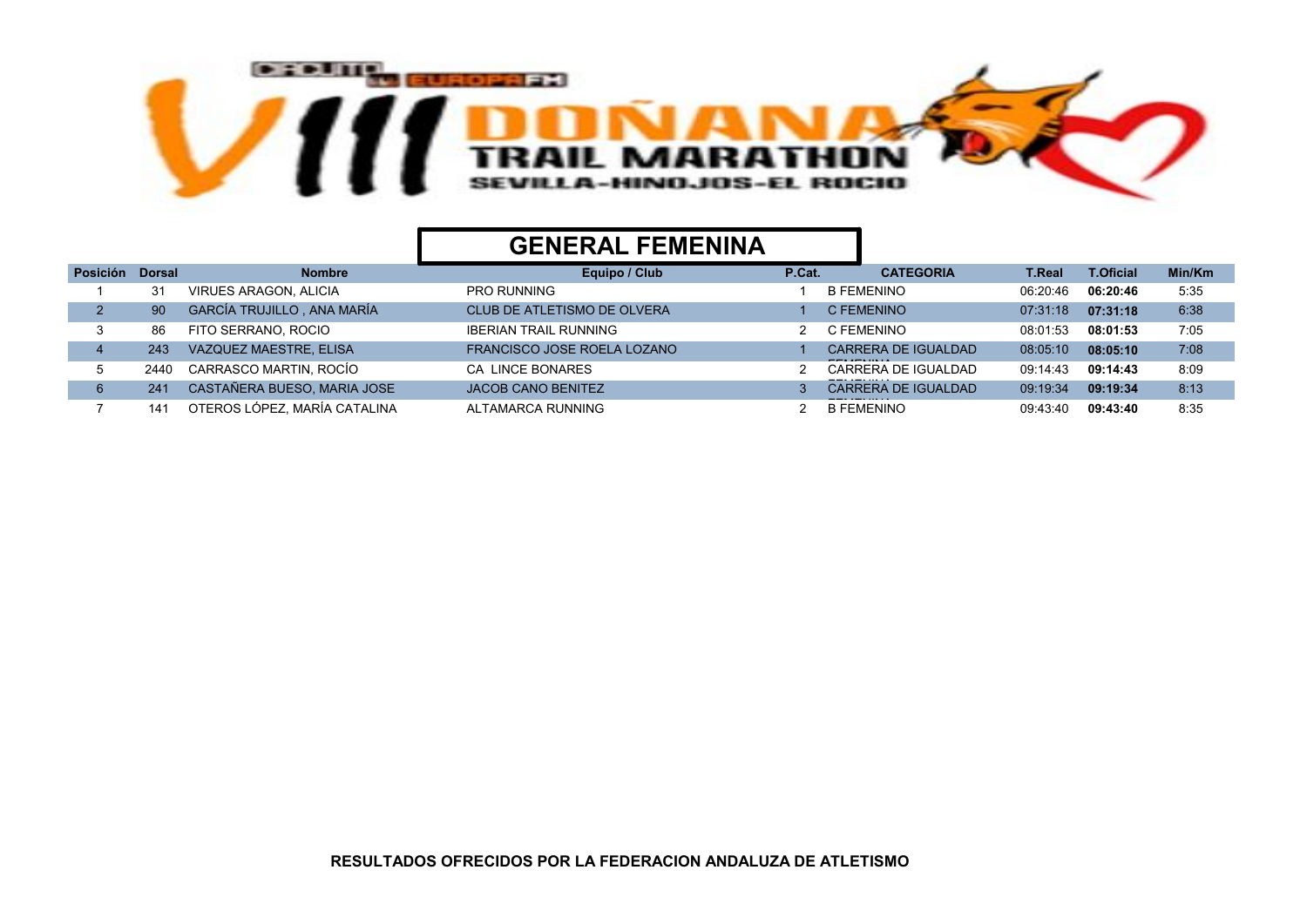

#### A MASCULINO

| Pos.Cat. P.Gen. |     | <b>Dorsal</b>  | Tiempo   | M/Km | <b>Nombre</b>                          | Equipo / Club                     |
|-----------------|-----|----------------|----------|------|----------------------------------------|-----------------------------------|
| 1               | 4   | 171            | 05:01:59 |      | 4:26 ACOSTA GUTIERREZ, FRAN            | <b>INDEPENDIENTE</b>              |
| $\overline{2}$  | 6   | 6              | 05:11:50 | 4:35 | <b>CAMACHO PEREZ, JESUS</b>            | <b>CD LOS CHAKALES RUNNERS</b>    |
| 3               | 16  | 14             | 06:04:36 | 5:21 | GONZÁLEZ VELÁZQUEZ, LUIS MIGUEL        | ATLETISMO BOLAñOS                 |
| 4               | 27  | 37             | 06:24:02 | 5:38 | ESCALERA ROBLES, JESÚS                 | A. C. ATLETISMO CASARICHE         |
| 5               | 29  | 20             | 06:27:27 | 5:41 | RITE MERINO, IVAN                      | <b>CC.MANILVA</b>                 |
| 6               | 32  | 26             | 06:34:20 | 5:47 | ALCALÁ FERNÁNDEZ, LUIS MANUEL          | CA RUNNERS PURA CEPA              |
| $\overline{7}$  | 41  | 59             | 06:43:13 | 5:55 | <b>MONTES RAMOS, JUAN</b>              | <b>CLUB TRIATLÓN HUELVA</b>       |
| 8               | 48  | 28             | 06:49:53 | 6:01 | PANTOJA RÍOS, VICENTE JESÚS            | C.D. LOS 4X4                      |
| 9               | 57  | 57             | 07:01:58 | 6:12 | GARCÍA LÓPEZ, JAVIER                   | <b>INDEPENDIENTE</b>              |
| 10              | 59  | 61             | 07:06:09 | 6:16 | NUÑEZ RODRIGUEZ, MANUEL JESÚS          | <b>CORRE PARA OONDE PUEDAS</b>    |
| 11              | 60  | 25             | 07:07:57 | 6:17 | FALCON MURUBE, JOSE MARIA              | <b>CLUB TRIATLON LOS PALACIOS</b> |
| 12              | 63  | 67             | 07:10:37 | 6:19 | ALCAIDE AGUILERA, ANTONIO              | <b>LAS ZORRERAS</b>               |
| 13              | 65  | 134            | 07:12:45 | 6:21 | PORTILLO JIMENE, FRANCISCO JOSE        | <b>INDEPENDIENTE</b>              |
| 14              | 76  | 225            | 07:37:58 | 6:44 | SOLANO, ALEJANDRO                      | C.D FUENTE DEL ACEBUCHE           |
| 15              | 88  | 98             | 07:56:01 | 7:00 | RUIZ VILCHES, ANTONIO JOSÉ             | <b>INDEPENDIENTE</b>              |
| 16              | 99  | 130            | 08:12:35 |      | 7:14 SAMPALO ESTRADE, PABLO JESÚS      | <b>INDEPENDIENTE</b>              |
| 17              | 106 | 176            | 08:19:17 |      | 7:20 LOSADA MARISCAL, FRANCISCO JAVIER | <b>INDEPENDIENTE</b>              |
| 18              | 138 | $\overline{7}$ | 09:20:45 | 8:14 | <b>GOMEZ GUILLEN, JUAN MANUEL</b>      | <b>INDEPENDIENTE</b>              |
| 19              | 155 | 116            | 10:29:18 |      | 9:15 GÓMEZ BARROSO, MIGUEL             | ATLETISMO SAN PABLO               |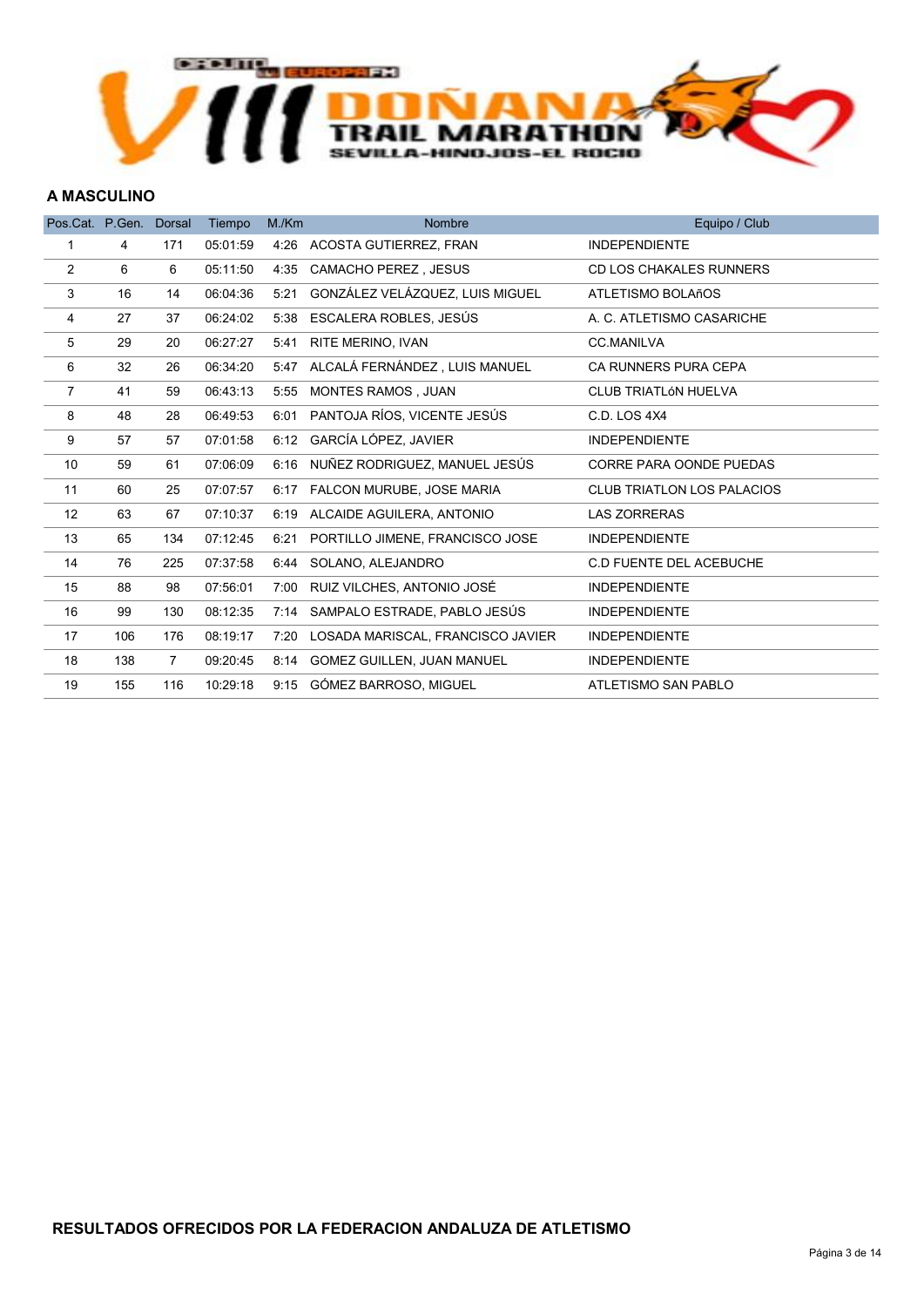

#### B FEMENINO

| Pos.Cat. P.Gen. Dorsal |     |     | Tiempo   | M./Km | <b>Nombre</b>                       | Equipo / Club      |
|------------------------|-----|-----|----------|-------|-------------------------------------|--------------------|
|                        | 20  |     |          |       | 06:20:46 5:35 VIRUES ARAGON, ALICIA | <b>PRO RUNNING</b> |
|                        | 148 | 141 | 09:43:40 |       | 8:35 OTEROS LÓPEZ, MARÍA CATALINA   | ALTAMARCA RUNNING  |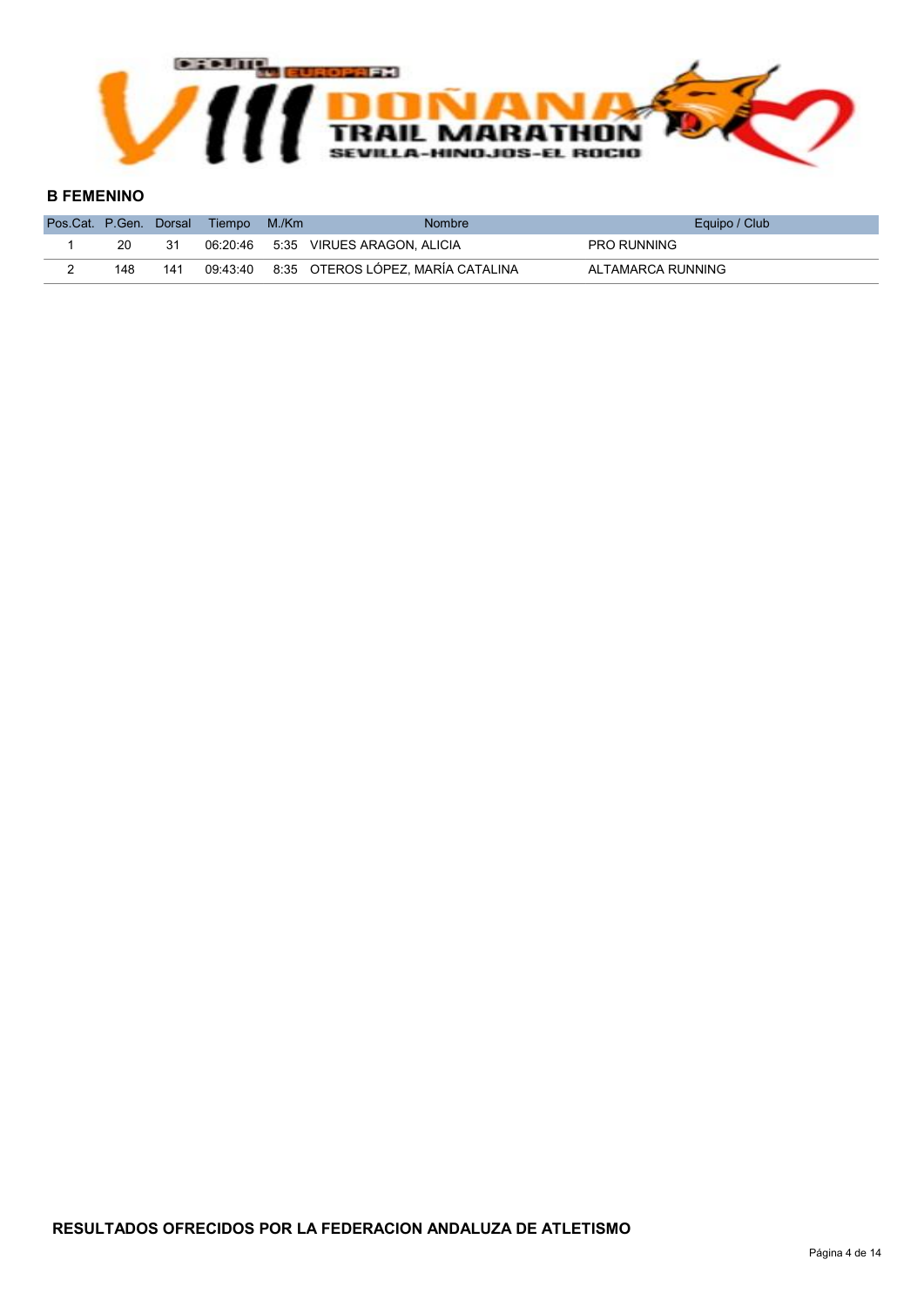

#### B MASCULINO

| Pos.Cat. P.Gen. Dorsal |                |              | Tiempo   | M/Km | Nombre                               | Equipo / Club                         |
|------------------------|----------------|--------------|----------|------|--------------------------------------|---------------------------------------|
| $\mathbf{1}$           | 1              | $\mathbf{1}$ | 04:44:04 |      | 4:10 PÉREZ CUTIÑO, FRANCISCO         | <b>DEPORTEMANÍA</b>                   |
| 2                      | 2              | 5            | 04:44:04 |      | 4:10 GONZALEZ MALDONADO, JESUS       | <b>C.D LAURUS TRIATLON AIRESPORT</b>  |
| 3                      | 3              | 9            | 05:01:46 | 4:26 | FERNANDEZ FRANCO, ANGEL              | <b>CA ASTIGI</b>                      |
| 4                      | $\overline{7}$ | 8            | 05:12:15 |      | 4:35 ESCOBAR CARMONA, MIGUEL         | CORRE PA ONDE PUEDAS <sub>iii</sub>   |
| 5                      | 8              | 11           | 05:27:12 |      | 4:48 GUERRERO BENITEZ, RAUL          | ASCARI HARMAN TRAIL RUNNING           |
| 6                      | 10             | 24           | 05:51:20 | 5:10 | RODRÍGUEZ GONZÁLEZ, JOSÉ LUIS        | ATLÉTICO TORROXEÑO                    |
| $\overline{7}$         | 11             | 229          | 05:56:48 |      | 5:14 DIAZ SANCHEZ, JOSE              | <b>CARBULA SPORT</b>                  |
| 8                      | 13             | 27           | 05:57:55 |      | 5:15 BUCARAT GARCIA, MIGUEL          | <b>FALCON TRAINING</b>                |
| 9                      | 14             | 10           | 06:00:31 |      | 5:18 MORENO PODADERA, JOSE ANTONIO   | <b>C.D.LOS INFORMALES DE ALCONCHE</b> |
| 10                     | 15             | 45           | 06:03:57 | 5:21 | SÁNCHEZ FALCÓN, MIGUEL ÁNGEL         | <b>INDEPENDIENTE</b>                  |
| 11                     | 17             | 12           | 06:05:15 | 5:22 | LOPEZ BARRIOS, JOSE ANTONIO          | UNIVERSO SEVILLA                      |
| 12                     | 18             | 49           | 06:15:09 |      | 5:31 GAGO RODRÍGUEZ, VICTOR JOSÉ     | <b>INDEPENDIENTE</b>                  |
| 13                     | 21             | 75           | 06:21:20 |      | 5:36 MORALES MOSQUERA, LORENZO       | ATLETISMO BUJALANCE                   |
| 14                     | 22             | 36           | 06:21:31 |      | 5:36 ESQUIVEL ORTEGA, GERMAN         | CLUB ATLETISMO ROTEñO VÍA VERD        |
| 15                     | 23             | 72           | 06:21:56 |      | 5:37 HERRERA BERDUN, MIGUEL ANGEL    | C.D. LA PEÑA TRAIL                    |
| 16                     | 24             | 29           | 06:21:58 |      | 5:37 TRENADO AMO, DAVID              | <b>INDEPENDIENTE</b>                  |
| 17                     | 26             | 21           | 06:23:08 | 5:38 | GARCÍA HERMOSIN, JAIME JESÚS         | RUNNING WAY TRAIL                     |
| 18                     | 30             | 56           | 06:27:36 |      | 5:42 DEL RIO JIMENEZ, FRANCISCO JOSE | ADGUADALQUIVIR                        |
| 19                     | 31             | 51           | 06:31:56 |      | 5:45 VILLENA LONCAN, ANTONIO         | ADGUADALQUIVIR                        |
| 20                     | 33             | 30           | 06:36:19 |      | 5:49 CASTILLO GALLARDO, ALEJANDRO    | ANYERA CEUTA                          |
| 21                     | 34             | 34           | 06:36:44 |      | 5:50 MILLAN CLAVIJO, ANTONIO         | DEPORTIVO EL CUERVO                   |
| 22                     | 39             | 64           | 06:41:54 |      | 5:54 BERMEJO NÚÑEZ, RAUL             | <b>TRIATLÓN HUELVA</b>                |
| 23                     | 43             | 47           | 06:48:06 |      | 6:00 MÁRMOL MELERO, JUAN ANTONIO     | UNIVERSO SEVILLA                      |
| 24                     | 44             | 38           | 06:48:43 | 6:00 | RIDRUEJO MARTINEZ, JOSE CARLOS       | <b>C.D. BNK RUNNERS</b>               |
| 25                     | 45             | 32           | 06:48:46 |      | 6:00 MORENO ESPADERO, ANTONIO        | <b>INDEPENDIENTE</b>                  |
| 26                     | 47             | 19           | 06:49:50 |      | 6:01 DORADO GARCÍA, GONZALO MANUEL   | <b>RUNNERS BARREñOS</b>               |
| 27                     | 61             | 70           | 07:08:13 |      | 6:17 ROMAN CABRERA, JUAN PABLO       | <b>CLUB TRIATLON HOTEL MARIA LUIS</b> |
| 28                     | 62             | 230          | 07:10:16 | 6:19 | <b>BELCHOR JARA, MANUEL</b>          | C.D.A.CAMAS                           |
| 29                     | 64             | 69           | 07:10:45 |      | 6:20 BELLIDO BERNAL, JOSE DOMINGO    | C.A. LEBRIJA                          |
| 30                     | 66             | 81           | 07:13:50 |      | 6:22 ALCALDE GAMARRA, MANUEL         | <b>PAPARUNNERS</b>                    |
| 31                     | 67             | 54           | 07:15:14 | 6:24 | MAESTRE MARTÍN, DANIEL               | <b>INDEPENDIENTE</b>                  |
| 32                     | 68             | 58           | 07:15:16 | 6:24 | CASTILLO MARTÍN, JOSÉ JUAN           | <b>INDEPENDIENTE</b>                  |
| 33                     | 75             | 16           | 07:36:19 | 6:42 | ORDOÑEZ GUERRERO, ANTONIO JAVIER     | <b>CDC TUSSAM</b>                     |
| 34                     | 77             | 79           | 07:41:50 | 6:47 | NAVAS RODRIGUEZ, JOSE RAMON          | RDF ÉCIJA TRAIL                       |
| 35                     | 79             | 42           | 07:46:04 | 6:51 | <b>VIVAS MORENO, MANUEL</b>          | <b>INDEPENDIENTE</b>                  |
| 36                     | 80             | 44           | 07:46:06 | 6:51 | GUTIERREZ VAZQUEZ, RAFAEL            | <b>INDEPENDIENTE</b>                  |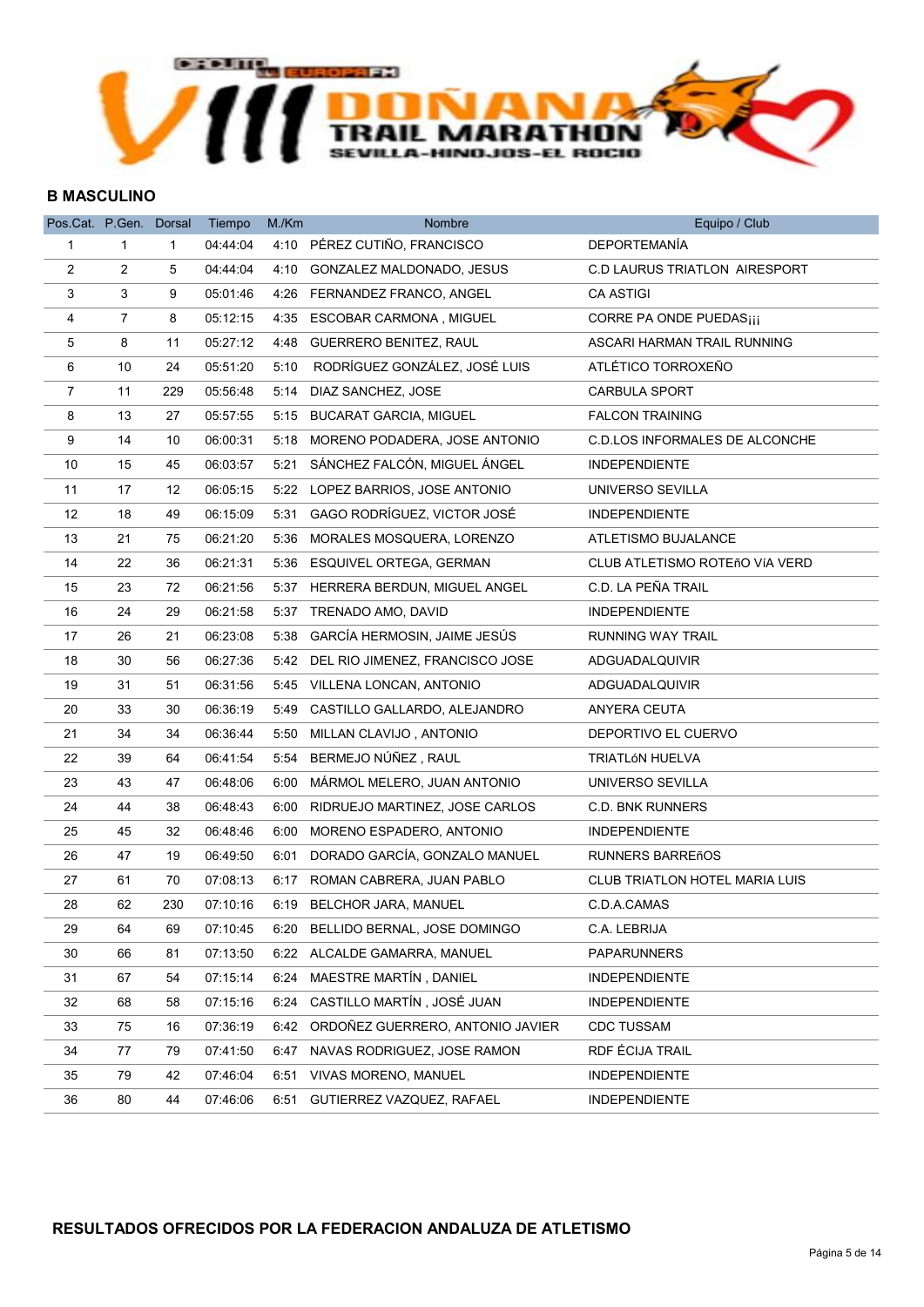

#### B MASCULINO

| Pos.Cat. P.Gen. Dorsal |     |     | Tiempo   | M./Km | Nombre                                | Equipo / Club                     |
|------------------------|-----|-----|----------|-------|---------------------------------------|-----------------------------------|
| 37                     | 81  | 39  | 07:47:27 |       | 6:52 GARROCHO BOGADO, JOSE IGNACIO    | <b>CLUB ATLETISMO HERMES</b>      |
| 38                     | 86  | 124 | 07:53:09 |       | 6:57 HERNÁNDEZ CATENA, VICENTE        | <b>INDEPENDIENTE</b>              |
| 39                     | 87  | 77  | 07:54:41 | 6:58  | CUESTO PALANCO, IVAN                  | <b>C.D. TRIATLON HUELVA</b>       |
| 40                     | 92  | 83  | 08:03:42 |       | 7:06 LOPEZ JIMENEZ, MANUEL JESUS      | <b>C.D. TRI SPORTS MIRAFLORES</b> |
| 41                     | 95  | 115 | 08:06:04 |       | 7:08 LUQUE AMADOR, MANUEL             | AMIGOS DEL CANAL                  |
| 42                     | 101 | 219 | 08:13:43 |       | 7:15 ACOSTA DEL RIO, SALVADOR         | <b>INDEPENDIENTE</b>              |
| 43                     | 102 | 190 | 08:14:21 |       | 7:16 ROJAS PRIETO, JOSE MARIA         | PACO PRIETO                       |
| 44                     | 103 | 82  | 08:18:35 |       | 7:19 BERMEJO ARROYO, MANUEL           | <b>CHEVALES BICICLISTAS</b>       |
| 45                     | 105 | 73  | 08:19:16 |       | 7:20 MELLADO TIRADO, PEDRO            | <b>INDEPENDIENTE</b>              |
| 46                     | 107 | 33  | 08:26:35 |       | 7:26 NIETO SÁNCHEZ, JOSE LUIS         | <b>INDEPENDIENTE</b>              |
| 47                     | 108 | 203 | 08:27:13 |       | 7:27 ARJONA PRIETO, LUIS MANUEL       | AMIGOS DEL CANAL                  |
| 48                     | 109 | 63  | 08:31:02 |       | 7:30 PEREZ CASAS, RAFAEL              | C.D FUENTE DEL ACEBUCHE           |
| 49                     | 111 | 94  | 08:39:55 |       | 7:38 RUBIO PAYAN, LUIS MIGUEL         | <b>CAMAS</b>                      |
| 50                     | 113 | 119 | 08:44:29 |       | 7:42 PERERA PALMA, MIGUEL ANGEL       | <b>INDEPENDIENTE</b>              |
| 51                     | 114 | 89  | 08:46:50 |       | 7:44 SOLANO GONZÁLEZ, ALBERTO         | C.T. PRINGON TRAIL GRAZALEMA      |
| 52                     | 116 | 125 | 08:51:35 |       | 7:49 FERNÁNDEZ ARENILLAS, FCO JAVIER  | <b>INDEPENDIENTE</b>              |
| 53                     | 118 | 137 | 08:52:39 |       | 7:49 ÁVILA ROMÁN, JOSÉ MARÍA          | <b>INDEPENDIENTE</b>              |
| 54                     | 119 | 91  | 08:52:50 |       | 7:50 MUÑOZ GALLEGO, ANTONIO LUIS      | <b>INDEPENDIENTE</b>              |
| 55                     | 120 | 74  | 08:54:28 | 7:51  | LEGIDO CLAR, ANTONIO JUAN             | CLUB TRIATLÓN BENIRREDRA          |
| 56                     | 126 | 103 | 09:05:58 | 8:01  | RODRIGUEZ GARROCHENA, JOSE            | TRAIL RUN LUCENA DEL PUERTO       |
| 57                     | 128 | 142 | 09:10:55 | 8:06  | LIÑAN BAENA, ROBERTO                  | CAMBIO DE MARCHA                  |
| 58                     | 131 | 128 | 09:13:26 |       | 8:08 GIRÓN CRUZ, ALEJANDRO            | DEPORTIVO CHARQUITO               |
| 59                     | 136 | 144 | 09:19:44 |       | 8:13 CASADO GUTIERREZ, ALEJANDRO      | C.D. CHARQUITO                    |
| 60                     | 140 | 65  | 09:24:44 |       | 8:18 CARDENAS, ROBERTO                | C. D. FUENTE DEL ACEBUCHE         |
| 61                     | 141 | 95  | 09:30:28 | 8:23  | NIETO RODRÍGUEZ, MIGUEL               | CLUB ATLETISMO BUJALANCE-FIGUE    |
| 62                     | 142 | 118 | 09:37:10 |       | 8:29 PACHECO OJEDA, MIGUEL ANGEL      | C.D. CREDUS                       |
| 63                     | 144 | 97  | 09:40:14 |       | 8:31 PIQUERAS, ALEJANDRO              | <b>INDEPENDIENTE</b>              |
| 64                     | 145 | 136 | 09:40:27 |       | 8:32 INIESTA COTO, JOSE               | <b>PALACIEGO</b>                  |
| 65                     | 146 | 133 | 09:40:28 |       | 8:32 AMORES MORALES, FRANCISCO JAVIER | CD MTB LA UNIÓN                   |
| 66                     | 149 | 201 | 09:55:15 |       | 8:45 GUTIERREZ POZO, JUANMA           | <b>INDEPENDIENTE</b>              |
| 67                     | 151 | 143 | 10:06:16 |       | 8:54 GÓMEZ PIZARRO, CARLOS            | <b>INDEPENDIENTE</b>              |
| 68                     | 152 | 129 | 10:10:47 |       | 8:58 RUIZ, ALFONSO                    | C. D. ESCUELA JEREZANA DE TRIA    |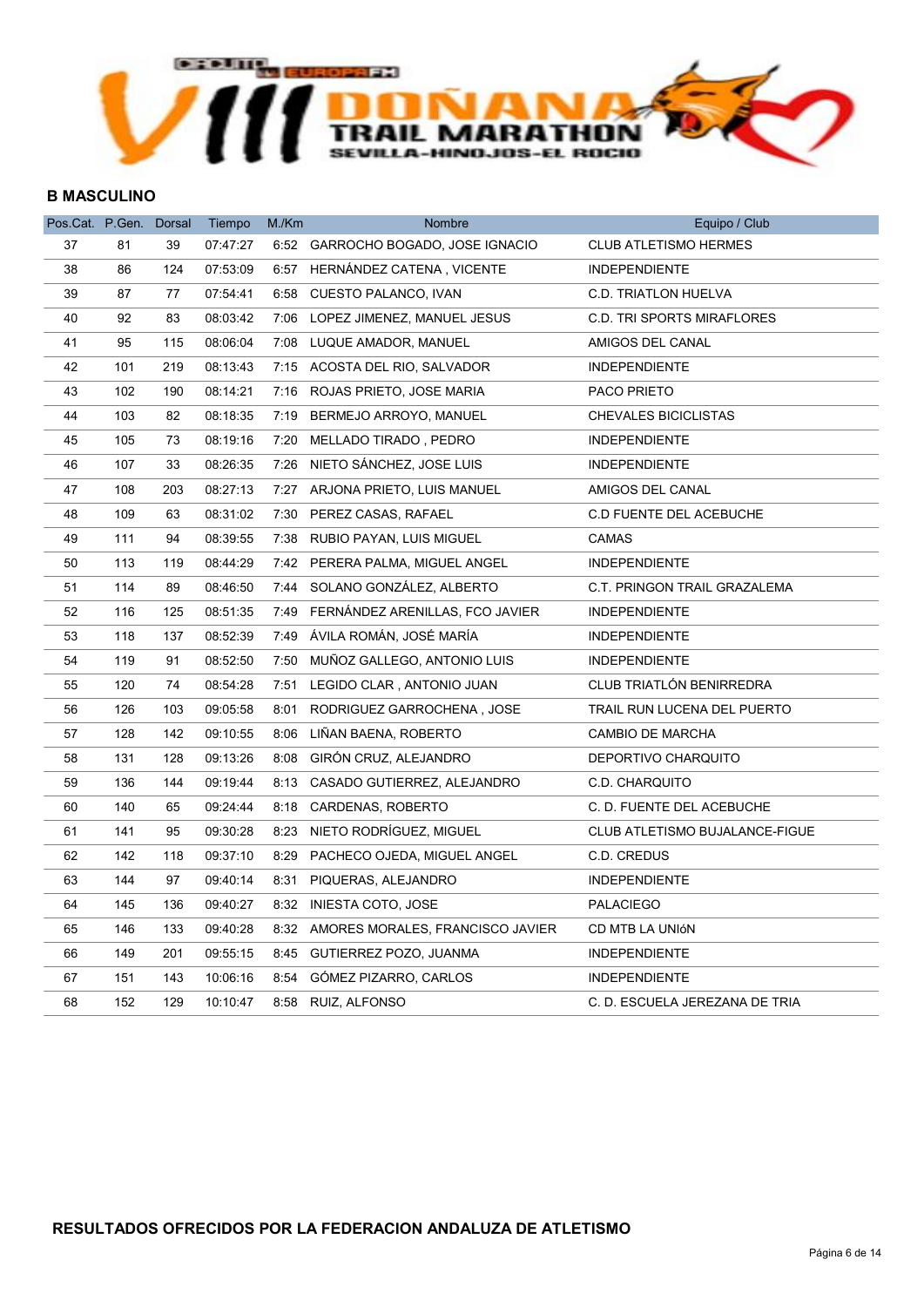

#### C FEMENINO

|    |    | Pos.Cat. P.Gen. Dorsal Tiempo | M/Km | <b>Nombre</b>                                   | Equipo / Club                |
|----|----|-------------------------------|------|-------------------------------------------------|------------------------------|
|    | 90 |                               |      | 07:31:18    6:38    GARCÍA TRUJILLO , ANA MARÍA | CLUB DE ATLETISMO DE OLVERA  |
| 90 | 86 |                               |      | 08:01:53 7:05 FITO SERRANO, ROCIO               | <b>IBERIAN TRAIL RUNNING</b> |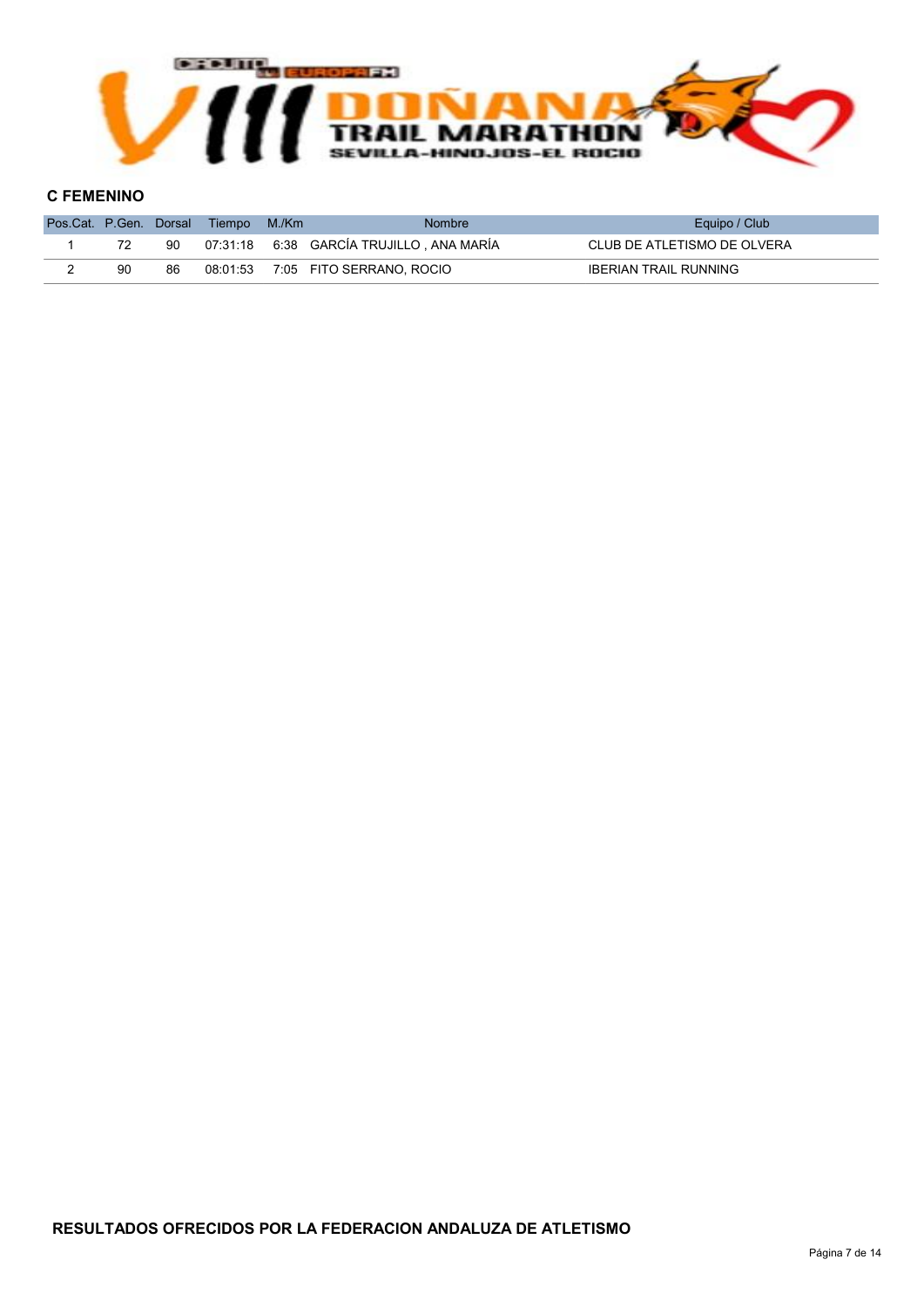

#### C MASCULINO

| Pos.Cat. P.Gen. Dorsal |     |     | Tiempo   | M./Km | <b>Nombre</b>                                 | Equipo / Club                     |
|------------------------|-----|-----|----------|-------|-----------------------------------------------|-----------------------------------|
| 1                      | 5   | 2   | 05:11:26 |       | 4:34 DELGADO HERRERO, RAUL                    | TRIATLON MIRANDA NOVA DIET        |
| $\overline{c}$         | 9   | 13  | 05:34:40 |       | 4:55 MORENO MEDINA, ISRAEL                    | OF TRAIL                          |
| 3                      | 12  | 15  | 05:56:48 | 5:14  | <b>BARBOSA RODRIGUEZ, MANUEL</b>              | PUNTITI SPORTEEAM                 |
| 4                      | 19  | 43  | 06:16:58 |       | 5:32 PINA HERNÁNDEZ, MARIANO                  | <b>INDEPENDIENTE</b>              |
| 5                      | 25  | 62  | 06:22:10 |       | 5:37 OROZCO MARTÍN, RAFAEL                    | CLUB ASCARI-HARMAN TRAIL RUNNI    |
| 6                      | 28  | 48  | 06:24:34 |       | 5:39 DIEZ RODRIGUEZ, MANUEL JESÚS             | CLUB DE SENDERISMO TRITÓN         |
| $\overline{7}$         | 40  | 66  | 06:42:36 |       | 5:55 SANCHEZ FERNANDEZ, JOSE DOMINGO          | <b>TREPAMUNDO</b>                 |
| 8                      | 42  | 35  | 06:45:01 | 5:57  | CABALLERO CANDELA, FRANCISCO<br><b>MANUEL</b> | <b>CLUB ATLETISMO PALACIEGO</b>   |
| 9                      | 46  | 50  | 06:49:24 |       | 6:01 MORALES HERNANDEZ, JOAQUIN               | <b>GREEN POWER VALENCIA</b>       |
| 10                     | 49  | 46  | 06:52:03 |       | 6:03 BARREIRO TIRADO, JOSÉ ANTONIO            | ULTRAFONDO LOS ALCORES            |
| 11                     | 54  | 78  | 07:00:35 | 6:11  | LUQUE RODRÍGUEZ, JOSÉ BERNARDO                | <b>INDEPENDIENTE</b>              |
| 12                     | 55  | 60  | 07:01:06 | 6:11  | GUTIÉRREZ GARCÍA, MANUEL                      | ADGUADALQUIVIR                    |
| 13                     | 56  | 76  | 07:01:26 | 6:11  | ROSADO VÁZQUEZ, EUGENIO                       | C.D.PAPARUNNERS                   |
| 14                     | 58  | 41  | 07:02:36 |       | 6:12 RIVERO RODRIGUEZ, MANUEL                 | <b>CLUB DE MONTAñA ANYERA</b>     |
| 15                     | 69  | 18  | 07:18:29 | 6:26  | CORDERO BARRERA, DIEGO                        | <b>LINCE BONARES</b>              |
| 16                     | 70  | 52  | 07:20:53 | 6:29  | POLEY MARTIN, CARLOS JAVIER                   | AMIGOS DEL PARQUE DE MARIA LUI    |
| 17                     | 73  | 88  | 07:32:42 |       | 6:39 GARCIA MARTIN, SERAFIN                   | <b>INDIVUDUAL</b>                 |
| $18\,$                 | 74  | 96  | 07:35:19 | 6:41  | NIETO RODRIGUEZ, PEDRO ANGEL                  | CD RUNNING BUJALANCE-FIGUEROA     |
| 19                     | 82  | 71  | 07:49:39 |       | 6:54 BRENES BELEÑO, MANUEL                    | C.D.A.CAMAS                       |
| 20                     | 91  | 117 | 08:02:42 |       | 7:05 VALERO VALERO, MIGUEL                    | <b>CREDUS</b>                     |
| 21                     | 97  | 120 | 08:12:16 |       | 7:14 SANCHEZ FARIÑA, PEDRO                    | CARBULA SPORT                     |
| 22                     | 98  | 107 | 08:12:35 |       | 7:14 GUERRA VIZUETE, JOSÉ MANUEL              | <b>CLUB CARBULA SPORT</b>         |
| 23                     | 100 | 84  | 08:13:14 |       | 7:15 FALCON SANCHEZ, MIGUEL ANGEL             | <b>INDEPENDIENTE</b>              |
| 24                     | 104 | 68  | 08:18:58 | 7:20  | TORRES LÓPEZ , JESUS                          | CRUZCAMPO TEAM                    |
| 25                     | 112 | 132 | 08:44:21 |       | 7:42 FITO GARCÍA, DANIEL                      | <b>C.D. TRI SPORTS MIRAFLORES</b> |
| 26                     | 115 | 122 | 08:47:17 |       | 7:45 RODRIGUEZ MARTINEZ, RAMON                | <b>INDEPENDIENTE</b>              |
| 27                     | 121 | 231 | 08:55:56 |       | 7:52 CALVILLO ARBIZU, MANUEL                  | <b>INDEPENDIENTE</b>              |
| 28                     | 122 | 114 | 08:57:46 |       | 7:54 GARCIA HOLGADO, MANUEL                   | <b>INDEPENDIENTE</b>              |
| 29                     | 123 | 102 | 08:57:54 |       | 7:54 LÓPEZ DÍAZ, DAVID                        | <b>C.D. LOS VALIENTES</b>         |
| 30                     | 125 | 99  | 08:59:33 | 7:56  | LUQUE RUIZ, ANTONIO LUIS                      | <b>CD LOS VALIENTES</b>           |
| 31                     | 127 | 101 | 09:05:59 | 8:01  | REGIDOR, CRISTOBAL JOSE                       | TRAIL-RUN LUCENA DEL PUERTO       |
| 32                     | 129 | 109 | 09:11:17 | 8:06  | RODRIGUEZ JIMENEZ, JUAN ANTONIO               | <b>INDEPENDIENTE</b>              |
| 33                     | 130 | 131 | 09:12:26 | 8:07  | CASTELLANOS, BENITO                           | CAMBIO DE MARCHA                  |
| 34                     | 137 | 226 | 09:19:51 | 8:13  | PEREZ CARMONA, ANGEL                          | AMIGOS DEL KM-21                  |
| 35                     | 143 | 205 | 09:38:54 | 8:30  | CALANCHA HORMIGO, MANUEL                      | <b>INDEPENDIENTE</b>              |
| 36                     | 147 | 150 | 09:41:48 |       | 8:33 ROJO PEREZ DE AYALA, ANTONIO             | <b>INDEPENDIENTE</b>              |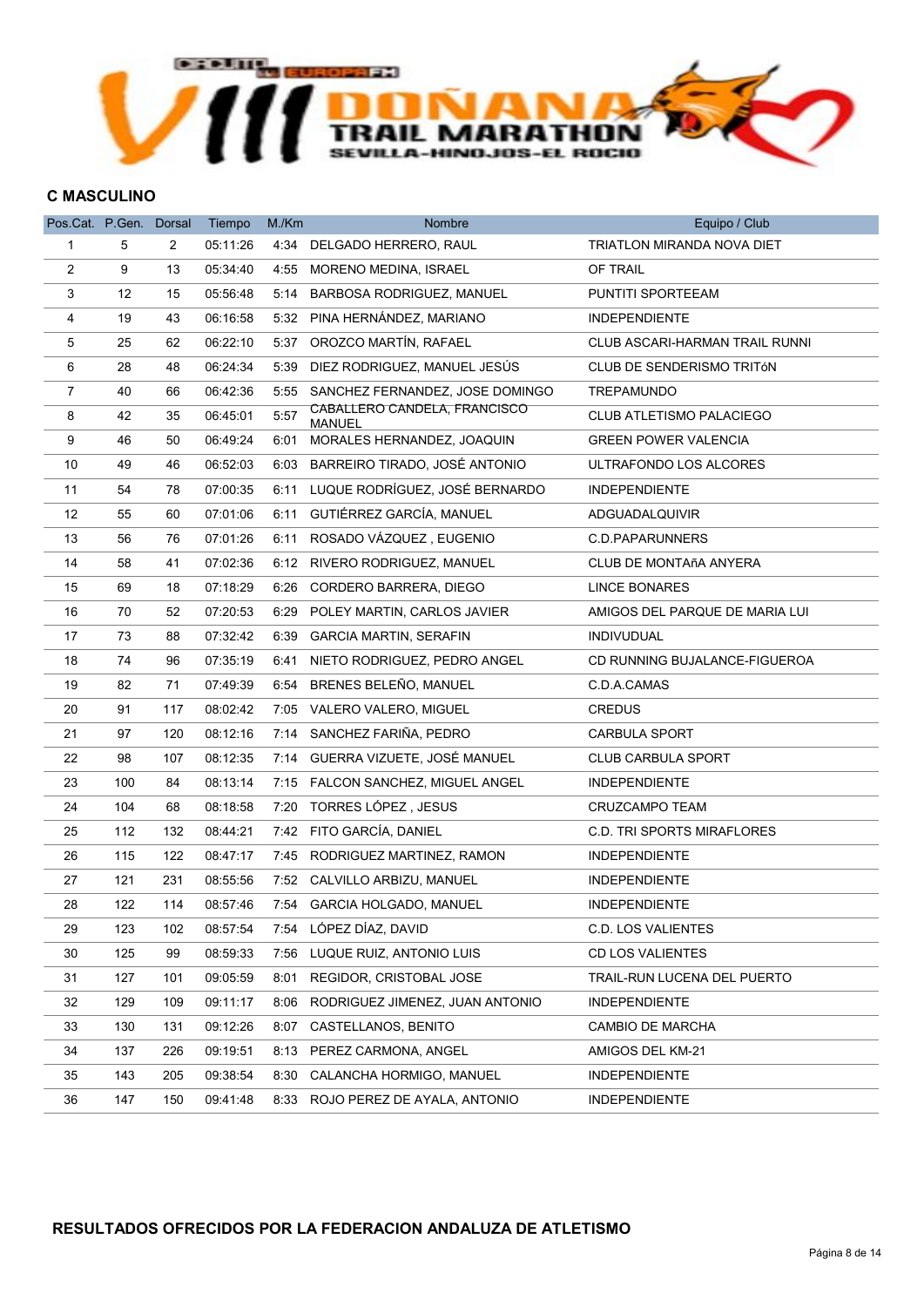

#### C MASCULINO

| Pos.Cat. P.Gen. Dorsal |     |     | Tiempo   | M./Km | <b>Nombre</b>                                | Equipo / Club        |
|------------------------|-----|-----|----------|-------|----------------------------------------------|----------------------|
| 37                     | 150 | 139 | 09:59:13 |       | 8:48 MORAN SÁNCHEZ , LUIS MANUEL             | PELUQUERIA ANA MORAN |
| 38                     | 153 | 127 | 10:10:47 | 8:58  | MOLIA SÁNCHEZ DEL ÁLAMO, PEDRO<br>AI FJANDRO | <b>INDEPENDIENTE</b> |
| 39                     | 154 | 158 | 10:26:37 |       | 9:12 MENA CARRILLO, DANIEL                   | CD SIERRA CARBONERA  |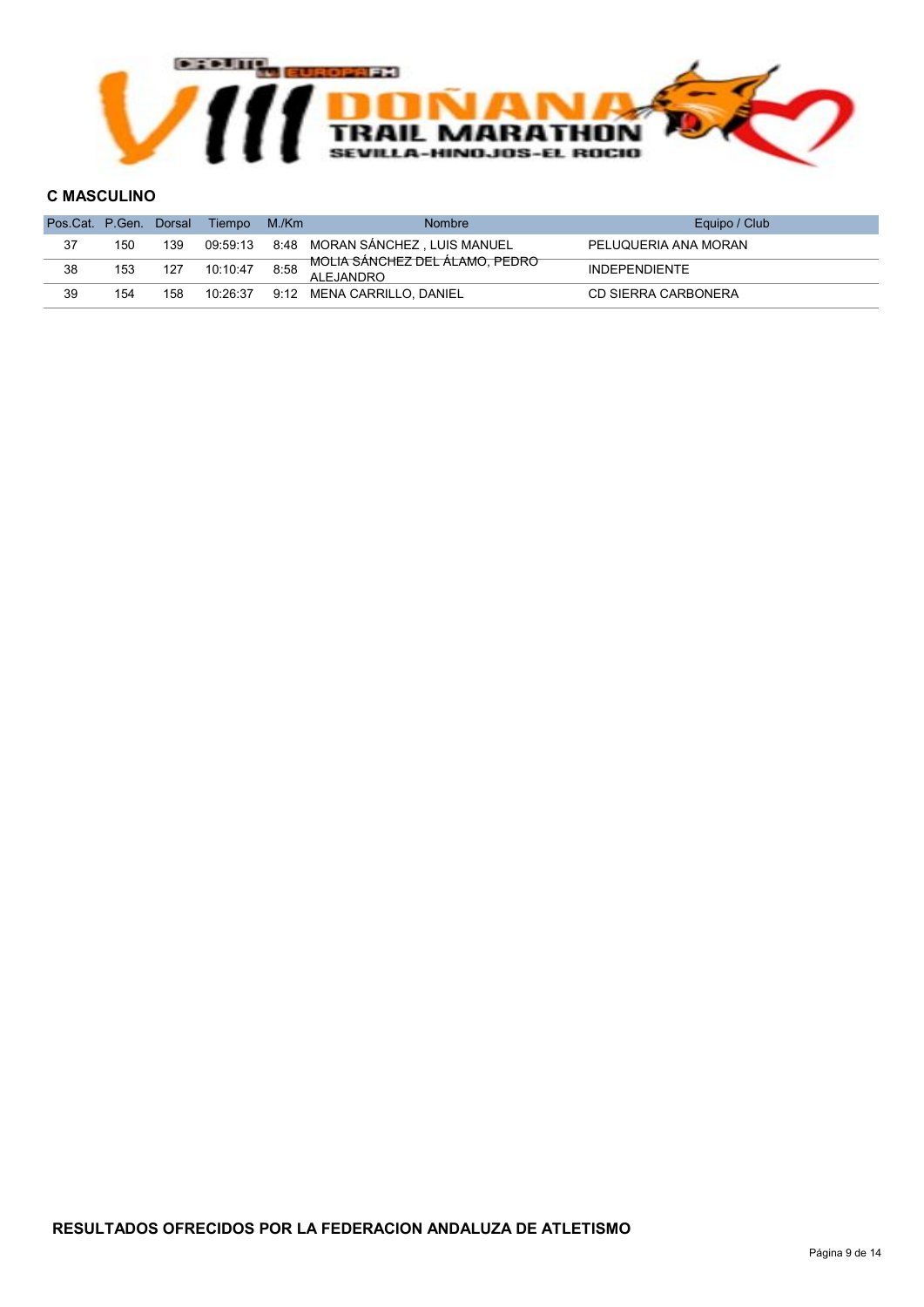

#### D MASCULINO

| Pos.Cat. P.Gen. |     | Dorsal | Tiempo   | M/Km | <b>Nombre</b>                    | Equipo / Club                  |
|-----------------|-----|--------|----------|------|----------------------------------|--------------------------------|
|                 | 71  | 55     | 07:25:08 |      | 6:32 LEBRATO MARTINEZ, FRANCISCO | <b>INDEPENDIENTE</b>           |
| $\mathcal{P}$   | 78  | 178    | 07:44:24 |      | 6:49 BLANCO RODRIGUEZ, GERMAN    | C.D.HISPATRIAL TRIANING MARKET |
| 3               | 89  | 80     | 08:01:53 | 7:05 | MOLINA CASTELLANO, JULIO MANUEL  | AMIGOS DEL PARQUE DE MARIA LUI |
| 4               | 110 | 100    | 08:34:43 |      | 7:34 PÉREZ AVILES, CARLOS        | AMIGOS DEL CANAL               |
| 5               | 117 | 112    | 08:52:26 |      | 7:49 ARIAS CORDERO, MANUEL       | LOS PRISIñAS                   |
| 6               | 124 | 126    | 08:59:20 |      | 7:55 MARTINEZ ARACIL, JOSE       | <b>INDEPENDIENTE</b>           |
|                 | 139 | 111    | 09:22:34 | 8:16 | SÁNCHEZ PEREZ. JULIAN            | AMIGOS DEL CANAL               |
|                 |     |        |          |      |                                  |                                |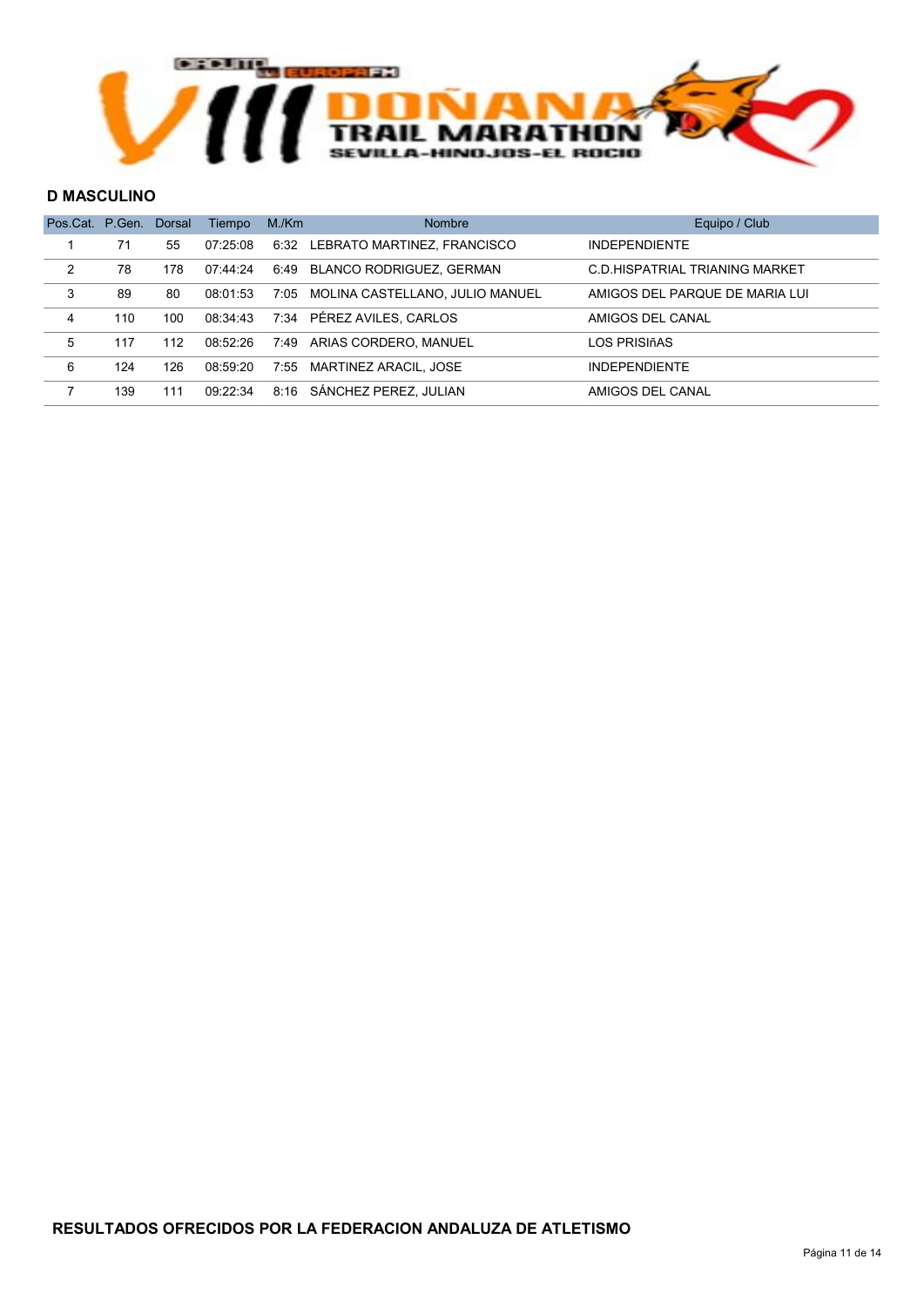

#### EQUIPOS

| Pos.Cat. P.Gen. |    | Dorsal | Tiempo   | M/Km | <b>Nombre</b>                    | Equipo / Club          |
|-----------------|----|--------|----------|------|----------------------------------|------------------------|
|                 | 35 | 2471   | 06:40:09 |      | 5:53 TEJERA PEÑA, SERGIO         | C.A SAN BARTOLOME      |
| $\overline{2}$  | 36 | 2472   | 06:40:10 | 5:53 | FERIA RASTROJO, RAUL             | C.A SAN BARTOLOME      |
| 3               | 37 | 2470   | 06:40:11 | 5:53 | MARQUEZ GONZALEZ, JAVIER         | C.A SAN BARTOLOME      |
| 4               | 38 | 2473   | 06:40:11 |      | 5:53 TEJERA PEÑA, MIGUEL ANGEL   | C.A SAN BARTOLOME      |
| 5               | 50 | 2460   | 06:52:19 | 6:03 | CEJUDO BAENA, JOAQUIN            | DEPORTEANDO POR UTRERA |
| 6               | 51 | 2462   | 06:52:19 | 6:03 | PALACIOS FERNANDEZ, JUAN MANUEL  | DEPORTEANDO POR UTRERA |
| 7               | 52 | 2463   | 06:52:22 | 6:03 | DIANEZ GARCIA, ALVARO            | DEPORTEANDO POR UTRERA |
| 8               | 53 | 2461   | 06:52:23 | 6:03 | RODRIGUEZ LAGUNA, PEDRO          | DEPORTEANDO POR UTRERA |
| 9               | 83 | 2482   | 07:52:13 |      | 6:56 SANTOS CAAMAÑO, JESUS MARIA | C.D. BNK RUNNERS       |
| 10              | 84 | 2483   | 07:52:13 | 6:56 | LOPEZ PADILLA, CARLOS            | C.D. BNK RUNNERS       |
| 11              | 85 | 2481   | 07:52:14 | 6:56 | TOSCANO SILVA, JAVIER            | C.D. BNK RUNNERS       |